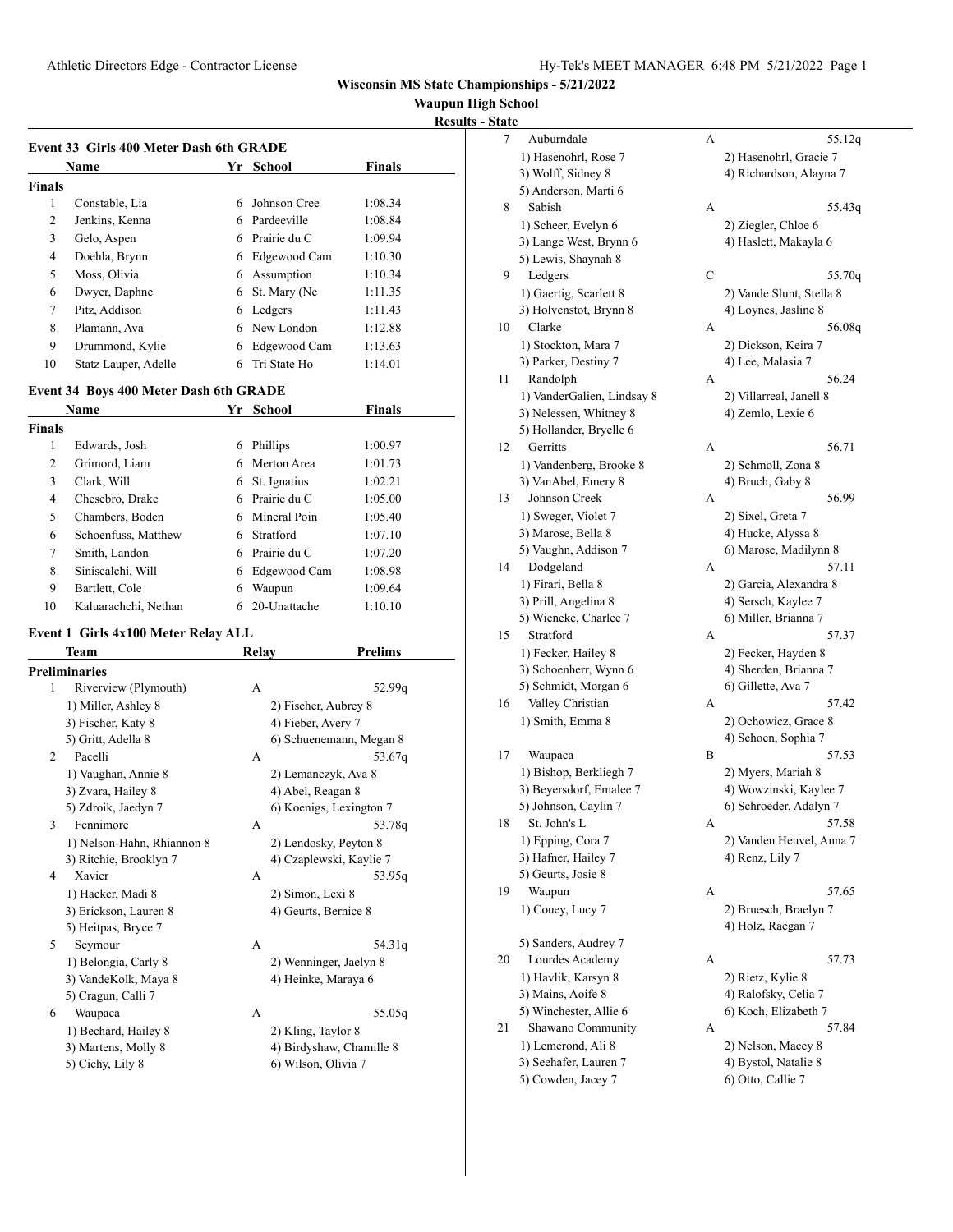## **Waupun High School**

# **Results - State Preliminaries ... (Event 1 Girls 4x100 Meter Relay ALL) Team Relay Prelims** 22 Cuba City A 57.91 1) Harris, McKenzie 8 2) Gustafson, Lauren 8 3) Leeser, Gracie 8 4) Austin, Isabella 8 5) Kruger, Julia 8 6) Chavez Aayla, Catherin 7 23 St. Mary (Neenah) A 58.07 1) Fuhrmann, Abby 7 2) Porsche, Morgan 6 3) Jackson, Mina 7 4) Davel, Ellie 6 5) Alexander, Nadia 7 24 Ledgers B 58.10 1) Weaver, Gwendolyn 7 2) Baker, Lauren 7 3) Coon, Analise 7 4) Galligan, Maliyah 7 5) Huempfner, Mahri 7 25 Pardeeville A 58.58 1) Gard, Haley 7 2) Hulberg, Bronte 8 3) Hardwick, Elle 7 4) Sween, Sydney 7 5) Klein, Kaliegh 7 6) Becker, McKinley 8 26 Iola-Scandinavia A 59.02 1) Jueds, Braelyn 6 2) Munoz, Maya 8 3) Hoyord, Addyson 8 4) Berrens, Brooklyn 8 5) Koss, Natalie 7 6) Bellin, Ashlynn 6 27 Blue Hills Speedsters A 59.13 1) Payten, Severt 8 2) Mohns, Bridgette -8 3) Olson, Abigail 8 4) Cook, Kira 8 28 Central Wisc A 59.15 1) Schouten, Jenna 7 2) Westra, Kate 7 3) Perry, Ellie 7 4) Lerum, Natalie 7 5) Abel, Hannah 6 6 6) Ten Napel, Abbie 7 29 St. Ignatius Catholic A 59.65

1) Banaszynski, Addison 8 2) McClone, Maria 7 3) Vande Voort, Ashlynn 8 4) VanElzen, Alexis 6 5) Unser, Ashlynn 6 6) Brudwick, Hailey 8 30 Lena/Saint T A 59.80 1) Boomsma, Haileigh 8 2) Cook, Kaelyn 8 3) Kostreva, Abigail 7 4) Borkovec, Kaitlyn 7 5) Rabas, Adrena 7 31 Amherst A 59.95 1) Singer, Hollie 7 2) Martin, Kinzee 6 3) Straw, Ava 6 4) Werachowski, Kasey 8 5) Wierzba, Alexis 7 6) Rekowski, Hannah 8 32 Waupun B 1:00.11 1) Thompson, Autumn 8 2) Anderson, Joie 8 3) Uherka, Markiya 8 4) Lemmenes, Elaina 33 New London A 1:00.33 1) Batten, Molly 8 2) Baehman, Quinn 8 3) Handschke, Jenna 8 4) Osborn, Hannah 8 34 St Mary's (Marathon) A 1:01.24 1) Martin, Rehgan 6 2) Putnam, Lindsay 8 3) Baumann, Bristal 6 4) Kolka, Anika 8 5) Blume, Maddy 8 6) Schneider, Mayven 7 35 Waupun C 1:01.46 1) Weinberger, Jaelle 6 2) McCauley, Jamie 6

5) Bethke, Laura 6 6) Apfelbeck, Kaylee 6

| 36 | Oostburg                           | А     | 1:01.87                   |
|----|------------------------------------|-------|---------------------------|
|    | 1) Dirkse, Emmanuella 7            |       | 2) Mentink, Quinn 7       |
|    | 3) Ramirez, Taeya 7                |       | 4) Theune, Aubree 7       |
|    | 5) Stokdyk, Emmeline 7             |       | 6) Mills, Ellodie 7       |
| 37 | Ledgers                            | А     | 1:02.06                   |
|    | 1) Grafton, Allison 6              |       | 2) Kristmann, Ella 6      |
|    | 3) Weaver, Bellana 6               |       | 4) Schwoerer, Adelynn 6   |
|    | 5) Weaver, Cailyn 6                |       |                           |
| 38 | Marinette                          | А     | 1:02.98                   |
|    | 1) Reichardt, Mackenna 8           |       | 2) Rautanen, Lylah 8      |
|    | 3) Jones, Jada 8                   |       | 4) Smallwood, Tsifira 7   |
|    | 5) Goodlet, Marissa 8              |       | 6) Delfosse, Cora 5       |
| 39 | Central (Hartford)                 | А     | 1:03.92                   |
|    | 1) Edwards, Summer 6               |       | 2) Steffan, Anna 6        |
|    | 3) Franks, Shawna 6                |       | 4) Munz, Sam 6            |
|    | 5) Thompson, Theresa 7             |       |                           |
| 40 | Hartford                           | А     | 1:05.84                   |
|    |                                    |       |                           |
|    | Event 2 Boys 4x100 Meter Relay ALL |       |                           |
|    | Team                               | Relay | Prelims                   |
|    | <b>Preliminaries</b>               |       |                           |
| 1  | River View (Kaukauna)              | А     | 47.60q                    |
|    | 1) Clark, Will 8                   |       | 2) VanEyck, Logan 8       |
|    | 3) Schaefer, Bron 8                |       | 4) Weyenberg, Kavanaugh 8 |
| 2  | Gerritts                           | А     | 48.24q                    |
|    | 1) Pegan Vega, Alajandro 8         |       | 2) Pendleton, Spencer 8   |
|    | 3) Karp, Julien 8                  |       | 4) Resch, Brennen 8       |
| 3  | Stratford                          | А     | 48.36q                    |
|    | 1) Miller, Mason 8                 |       | 2) O'Neil, Austin 8       |
|    | 3) Zawislan, Zander 8              |       | 4) Breit, Coltan 8        |
|    | 5) Foster, Austin 6                |       | 6) Kaiser, Mathias 8      |
| 4  | Winneconne                         | А     | 48.78q                    |
|    | 1) Schaffer, Brody 8               |       | 2) Zemke, Trey 8          |
|    | 3) Zeller, Jovan 8                 |       | 4) Jones, Bryce 8         |
| 5  | Iola-Scandinavia                   | А     | 49.10q                    |
|    | 1) Beck, Benjamin 8                |       | 2) Robbins, Alex 7        |
|    | 3) Bowen, Aiden 7                  |       | 4) Rice, Jensen 8         |
|    | 5) Kampert, Tanner 7               |       | 6) Loken, Korz 7          |
| 6  | Hortonville                        | А     | 49.97q                    |
|    | 1) Brazeau, Kaden 8                |       | 2) Barker, Wesley 8       |
|    | 3) Pitzner, Walt 8                 |       | 4) Radcliff, Brody 8      |
|    | 5) Mansfield, Cade 8               |       | 6) Plamann, Calen 8       |
| 7  | Clarke                             | А     | 50.19q                    |
|    | 1) Hooper, Elijah 8                |       | 2) Lee, Marquarius 8      |
|    | 3) Yang, Tyson 7                   |       | 4) Walton, Dominique 7    |
| 8  | Lourdes Academy                    | А     | 50.21q                    |
|    | 1) Ruark, Quin 8                   |       | 2) Ridenour, Brady 8      |
|    | 3) Neuens, Lucas 7                 |       | 4) Yaggie, Mat 8          |
|    | 5) Rucinski, Isaak 8               |       | 6) Geck, Henry 8          |
| 9  | Cuba City                          | А     | 50.51q                    |
|    | 1) Shepherd, Riley 8               |       | 2) Hrubes, Remington 8    |
|    |                                    |       |                           |

3) Griffin, Ethan 8 4) Torres, Xavier 8

5) Droessler, Jackson 8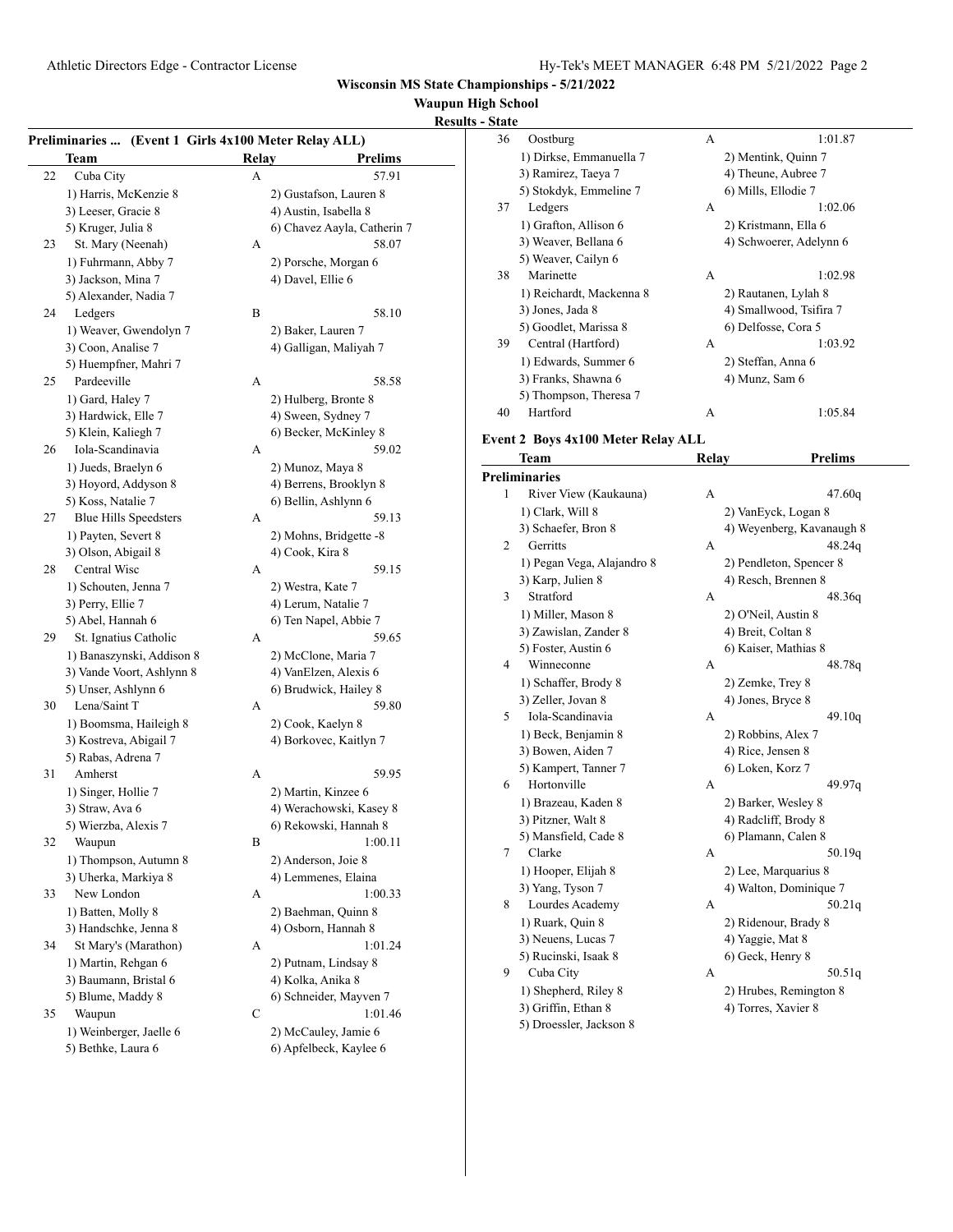# **Waupun High School**

# Athletic Directors Edge - Contractor License Hy-Tek's MEET MANAGER 6:48 PM 5/21/2022 Page 3 **Preliminaries ...** (Event 2 Boys 4x100 Meter Re **Team Relay** 10 Phillips A 1) Christl, Treyvon 7 2) Park 3) Edinger, Trent 7 4) Curl 5) Vetter, Wade 6 6 6) Side 11 Gerritts B 1) Bell, Brady 8 2) Hem 3) Hemmersbach, Braylon 8 4) Diedrich, 4 12 Oostburg A 1) Bimmel, Gage 8 2) Dolf 3) DePagter, Charles 8 4) Scho 13 St. Mary (Neenah) A 1) Searl, Brody 8 2) Quinonez, Alexandre 3) Huelsbeck, Brenden 6 4) Verh 5) DeWitt, Owen 6 14 Waupaca A 1) VandenWyngaard, Ian 8 2) Laur 3) Birdyshaw, Carter 7 4) Sand 15 Randolph A 1) Garber, Allen 8 2) Garl 3) McBride, Dayton 8 4) Ray 5) Paul, Ben 8 16 St Mary's (Marathon) A 1) Annis, Brady 7 2) Hoen 3) Hoenisch, Luke 8 4) Tylin 17 Sabish A 1) Viau, Nathan 8 2) Patton, Bryson 8 2 3) Pirtle, Reko 8 4) Sirn 5) Ditter, Noah 8 18 Laconia A 1) Gillett, Macland 8 2) Matt 3) Van Beek, Ethan 8 4) Wies 19 Clinton A 1) Shoemaker, Matthias 8 2) Sulli 3) Knueppel, Mason 8 4) Koo 5) Dye-Hamilton, Isaiah 8 6) Lign 20 Winneconne B 1) Quigley, Ryan 7 2) Curr 3) Ramthun, Sullivan 7 4) Weln 21 Manawa A 1) Kravetz, Jacob 7 2) Barr 3) Botting, Cash 8 4) Heis 5) Felts, Owen 6 22 Waupun A 53.50

## 1) Bussen, Karrsen 6 2) Hughes, Gavin 6 3) Manthe, Noah 8 4) Black, Noah 6 5) Johansen, Bodie 8 24 Central Wisc A 53.71 1) Lange, Abram 8 2) Jansma, Jayden 7

3) Buwalda, Dylan 7 4) Walker, Griffon 7

5) Mulder, Gibsen 7

|                     | <u> Results - State</u> |
|---------------------|-------------------------|
| elay ALL)           | 25                      |
| Prelims             |                         |
| 51.50q              |                         |
| cer, Jonathan 7     | 26                      |
| ler, Cayden 7       |                         |
| enbender, Kyle 8    |                         |
| 51.63               |                         |
| nmersbach, Brodie 8 | 27                      |
| drich, Jackson 8    |                         |
| 51.70               |                         |
| fin, Adrian 8       | 28                      |
| olten, Mason 8      |                         |
| 51.77               |                         |
| nonez, Alexei 7     | 29                      |
| noff, Carlos 7      |                         |
|                     |                         |
| 51.96               | 30                      |
| ritzen, Westen 7    |                         |
| ders, Elijah 8      |                         |
| 52.15               | 31                      |
| ber, Nick 8         |                         |
|                     |                         |
| mond, Alexander 8   | 32                      |
| 52.51               |                         |
|                     |                         |
| nisch, Nathan 8:    | 33                      |
| nski, Fred 7        |                         |
| 52.69               |                         |
| on, Bryson 8        |                         |
| a, Simon 8          | 34                      |
|                     |                         |
| 52.71               |                         |
| theis, Mac 8        |                         |
| se, Brody 8         | 35                      |
| 52.89               |                         |
| ivan, Thomas 8      |                         |
| yenga, Austin 8     |                         |
| man, Nathaniel 8    | 36                      |
| 53.32               |                         |
| ran, Jack 7         |                         |
| nicke, Westyn 7     |                         |
| 53.34               |                         |
| rington, Carter 7   | 37                      |
| se, Nolan 8         |                         |
|                     | 20                      |

- 1) Garcia, Miguel 8 2) Hickens, Drew 8 3) Christian, Caleb 8 4) Arellano, Jose Luis 8 23 Pardeeville A 53.54
	-
	-

| 25   | Cuba City                       | В | 53.82                       |
|------|---------------------------------|---|-----------------------------|
|      | 1) Runde, Briggs 8              |   | 2) Rowe, Brad 7             |
|      | 3) Breitfelder, Chase 8         |   | 4) Runde, Carter 7          |
| 26   | Ledgers                         | B | 54.25                       |
|      | 1) Stellmacher, Will 8          |   | 2) Flores, Christian 8      |
|      | 3) Mand, Jackson 8              |   | 4) Everson, William 8       |
|      | 5) Fouch, Thomas 8              |   | $6)$ Lenz, Jax $8$          |
| 27   | Westside Christian              | А | 54.27                       |
|      | 1) Schaffer, Collin 6           |   | 2) Povich, Oliver 7         |
|      | 3) Kjenstad, Ryen 8             |   | 4) Thiele, Jack 7           |
| 28   | Mayville                        | А | 54.40                       |
|      | 1) Zitlow, Brady 8              |   |                             |
|      | 3) Bronecki, Owen 8             |   | 4) Grulke, Ayden 8          |
| 29   | New London                      | А | 54.86                       |
|      | 1) Dalhoe, Ryan 7               |   | 2) Schultz, Trevor 7        |
|      | 3) Furman, Kasey 7              |   | 4) Disch, Chase 7           |
| 30   | Xavier                          | А | 55.54                       |
|      | 1) Anzalone, Nico 8             |   | 2) Kippenhan, Jacob 8       |
|      | 3) Faulkner, John 8             |   | 4) Neumann, Grant 8         |
| 31   | Ledgers                         | А | 55.83                       |
|      | 1) Grebe, Jason 6               |   | 2) Howard, Michael 6        |
|      | 3) Flood, Samuel 6              |   | 4) Koch, Wyatt 7            |
| 32   | Honor                           | А | 56.36                       |
|      | 1) Beck, Parker 8               |   | 2) Held, Bradon 8           |
|      | 3) Landon, Joesph 8             |   | 4) Zuern, Tyler 8           |
| 33   | St. Ignatius Catholic           | А | 57.00                       |
|      | 1) Weber, Elijah 8              |   | 2) Lautenschlager, Gideon 7 |
|      | 3) Todd, Dominic 7              |   | 4) Mader, Carson 8          |
|      | 5) Clark, Will 6                |   | 6) Tetzlaff, Luke 8         |
| 34   | Ozaukee                         | А | 57.01                       |
|      | 1) Lowrance-Eischen, Braydon 7  |   | 2) Schubert, Nicholas 7     |
|      | 3) Klaus, Max 7                 |   | 4) Dvorak, Carl 7           |
|      | 5) Waltersdorf, Everett 7       |   | 6) Liermann, Kyle 7         |
| 35   | Amherst                         | А | 58.23                       |
|      | 1) Abbott-Beversdorf, Shayden 8 |   | 2) Allen, Cameron 8         |
|      | 3) Kenyon, Gibson 8             |   | 4) Conner, Liam 7           |
|      | 5) McCormick, Taylan 7          |   | 6) Kosmach, Deqlund 7       |
| 36   | Home School Eagles              | А | 58.37                       |
|      | 1) Ukwuorji, Gideon 8           |   | 2) Hahn Jr, Carl 8          |
|      | 3) Howard, Ronan 7              |   | 4) Spiegelhoff, Benjamin 8  |
|      | 5) Finet, Tim 6                 |   | 6) Finet, Peter 8           |
| 37   | Oostburg                        | В | 58.52                       |
|      | 1) Lentz, Blake 7               |   | 2) Tellez Hernandez, Joan 7 |
|      | 3) Oonk, Justin 7               |   | 4) Richards, Liam 7         |
| 38   | Central (Hartford)              | А | 1:03.65                     |
|      | 1) Fechtner, Ayden 6            |   | 2) Garrett, Zachary 7       |
|      | 3) Green, Gavin 6               |   | 4) Langenecker, Charlie 6   |
|      | Wild Rose                       | А | DQ                          |
|      | 1) Schultz, Remington 7         |   | 2) Anderson, Landon 7       |
|      | 3) Kirby, Keegan 7              |   | 4) Bowen, Wyatt 8           |
|      | 5) Olsen, Mason 8               |   | 6) Szilveszter, Kaleb 8     |
| on t | $C$ irle 100 Motor Hurdlos ALI  |   |                             |

#### **Event 3 Girls 100 Meter Hurdles ALL**

| <b>Name</b>   | Yr School     | <b>Prelims</b> |  |
|---------------|---------------|----------------|--|
| Preliminaries |               |                |  |
| Smith, Ayden  | 8 Hortonville | 17.23q         |  |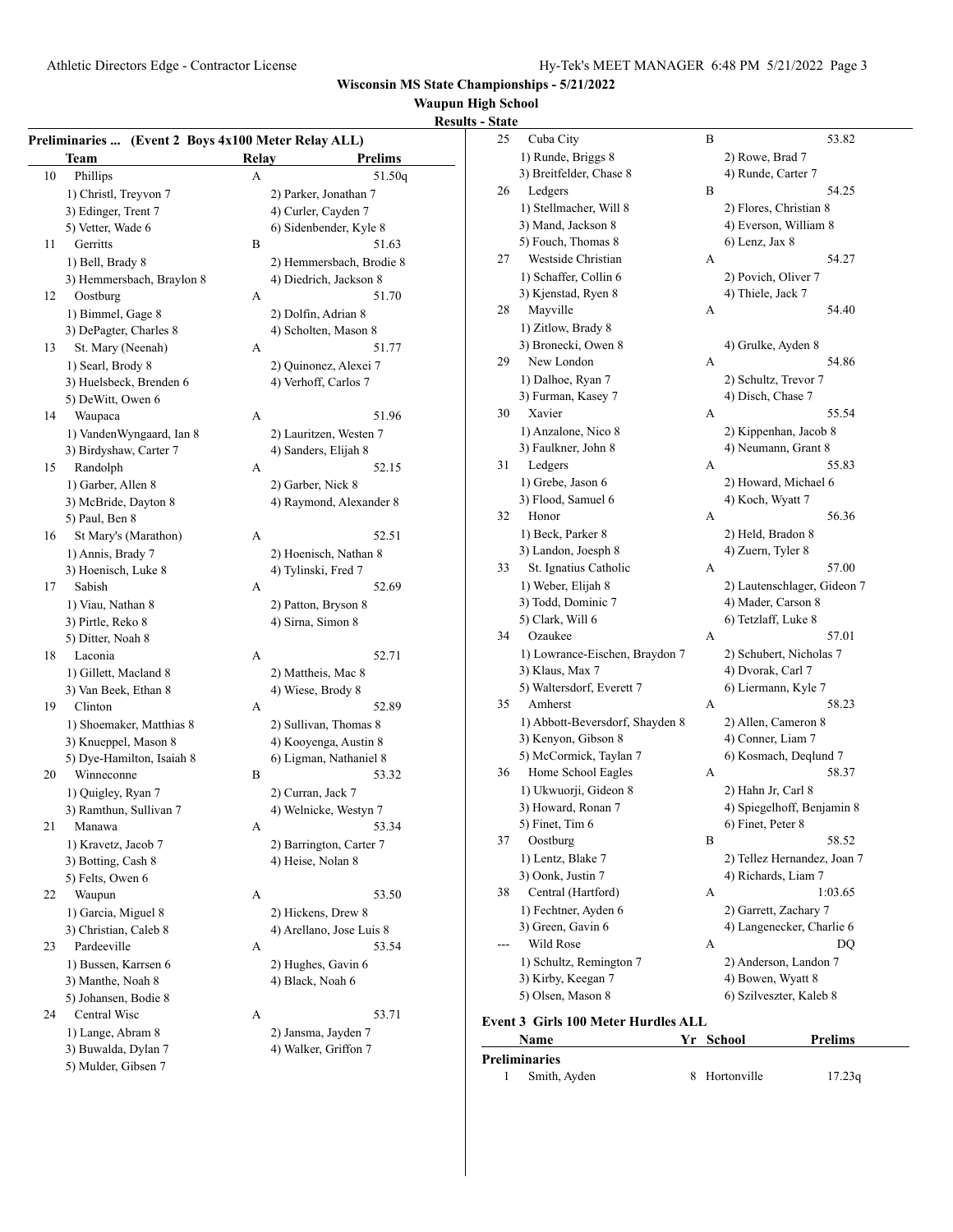15 Lange, James 8 Shawano Comm 16.92

**Wisconsin MS State Championships - 5/21/2022**

**Waupun High School**

| <b>Results - State</b> |  |
|------------------------|--|

| Preliminaries  (Event 3 Girls 100 Meter Hurdles ALL) |                       |             |                    |                |
|------------------------------------------------------|-----------------------|-------------|--------------------|----------------|
|                                                      | Name                  |             | Yr School          | <b>Prelims</b> |
| 2                                                    | Hafner, Hailey        | $\tau$      | St. John's L       | 17.27q         |
| 3                                                    | Mosienska, Zuzanna    |             | 8 Little Chute     | 17.67q         |
| 4                                                    | Davel, Ellie          | 6           | St. Mary (Ne       | 17.82q         |
| 5                                                    | Poggmann, Carly       | 8.          | Gerritts           | 17.88q         |
| 6                                                    | Martin, Dawnyel       | 8           | Stratford          | 17.96q         |
| 7                                                    | Pfarr, Eliza          | 8.          | Home School        | 18.00q         |
| 8                                                    | Jannette, Kate        | 8           | Xavier             | 18.00q         |
| 9                                                    | Elmhorst, Abby        | 8.          | Manawa             | 18.03q         |
| 10                                                   | VanderGalien, Lindsay | 8           | Randolph           | 18.08q         |
| 11                                                   | Vanden Heuvel, Anna   | $7^{\circ}$ | St. John's L       | 18.22          |
| 12                                                   | Wojahn, Ellie         | 8           | Mayville           | 18.33          |
| 13                                                   | Wos, Ellyson          | 8.          | Unattached         | 18.52          |
| 14                                                   | Hackl, Grace          |             | 8 Xavier           | 18.84          |
| 15                                                   | Wendt, Grace          |             | 8 Honor            | 18.85          |
| 16                                                   | Bindl, Mya            |             | 6 Edgewood Cam     | 18.97          |
| 17                                                   | Wierzba, Alexis       |             | 7 Amherst          | 19.11          |
| 18                                                   | Fischer, Aubrey       |             | 8 Riverview (P     | 19.12          |
| 19                                                   | Kressner, Veronica    |             | 7 Lake Mills       | 19.16          |
| 20                                                   | Lemmenes, Elaina      |             | Waupun             | 19.16          |
| 21                                                   | Tesch, Emma           |             | 8 Gerritts         | 19.18          |
| 22                                                   | Ditter, Sienna        |             | 6 Sabish           | 19.26          |
| 23                                                   | Swenson, Bree         |             | 7 Mineral Poin     | 19.40          |
| 24                                                   | Schneider, Elle       |             | 8 Prairie du C     | 19.45          |
| 25                                                   | Norville, Lucy        | $7^{\circ}$ | St. Mary (Ne       | 19.48          |
| 26                                                   | Johnson, Caylin       | $7^{\circ}$ | Waupaca            | 19.57          |
| 27                                                   | Gustafson, Lauren     | 8.          | Cuba City          | 19.57          |
| 28                                                   | Zemple, Alyssa        | 7           | Manawa             | 19.60          |
| 29                                                   | Ruis, Lauren          | 8.          | Central Wisc       | 19.76          |
| 30                                                   | Kling, Taylor         |             | 8 Waupaca          | 19.90          |
| 31                                                   | Rettler, Amber        |             | 6 Central (Hartfor | 20.04          |
| 32                                                   | Getz, Merian          |             | 7 Valley Chris     | 20.07          |
| 33                                                   | Vande Slunt, Stella   |             | 8 Ledgers          | 20.22          |
| 34                                                   | Havlik, Karsyn        | 8           | Lourdes Acad       | 20.29          |
| 35                                                   | Trinkner, Paxtyn      |             | 6 St. Mary (Ne     | 20.49          |
| 36                                                   | Buck, Julia           | 7           | Stratford          | 20.54          |
| 37                                                   | Winchester, Allie     |             | 6 Lourdes Acad     | 21.44          |
|                                                      |                       |             |                    |                |

#### **Event 4 Boys 100 Meter Hurdles ALL**

|    | Name                  | Yr | School       | Prelims |  |
|----|-----------------------|----|--------------|---------|--|
|    | Preliminaries         |    |              |         |  |
| 1  | Pegan Vega, Alajandro | 8  | Gerritts     | 14.55q  |  |
| 2  | Rice, Jensen          | 8  | Iola-Scandin | 15.41q  |  |
| 3  | Pendleton, Spencer    | 8  | Gerritts     | 15.42q  |  |
| 4  | Effa, Cooper          | 8  | St. John's L | 15.52q  |  |
| 5  | Cousin, Aiyden        | 8  | Milwaukee Mu | 16.08q  |  |
| 6  | Zielinski, Cole       |    | Unattached   | 16.20q  |  |
| 7  | Peters, Kolton        |    | Coleman      | 16.38q  |  |
| 8  | Wilkinson, Keagan     | 8  | Hortonville  | 16.41q  |  |
| 9  | Margita, Owen         | 8  | New London   | 16.44q  |  |
| 10 | Heimke, Lucas         | 8  | Lena/Saint T | 16.53q  |  |
| 11 | Fouch, Thomas         | 8  | Ledgers      | 16.54   |  |
| 12 | Kelley, Desmond       | 8  | Mount Horeb  | 16.65   |  |
| 13 | Tylinski, Fred        | 7  | St Mary's (M | 16.67   |  |
| 14 | Plamann, Calen        | 8  | Hortonville  | 16.73   |  |
|    |                       |    |              |         |  |

| 16       | Kachur, Koltyn                    | 7      | Winneconne               | 16.97          |
|----------|-----------------------------------|--------|--------------------------|----------------|
| 17       | Dolfin, Adrian                    | 8      | Oostburg                 | 17.13          |
| 18       | Thomson, Zander                   | 8      | Lena/Saint T             | 17.18          |
| 19       | Bauer, Evan                       | 8      | Mondovi                  | 17.20          |
| 20       | Mittelstadt, Emerson              | 8      | Mayville                 | 17.34          |
| 21       | Ruark, Quin                       | 8      | Lourdes Acad             | 17.37          |
| 22       | Ditter, Noah                      | 8      | Sabish                   | 17.52          |
| 23       | Manthe, Noah                      | 8      | Pardeeville              | 17.88          |
| 24       | Podeszwa, Elliot                  | 8      | Amherst                  | 17.96          |
| 25       | Feilbach, Connor                  | 7      | Dodgeland                | 18.11          |
| 26       | Lee, Marquarius                   | 8      | Clarke                   | 18.13          |
| 27       | Beckman, Porter                   | 7      | Lake Mills               | 18.14          |
| 28       | Hanson, Spencer                   | 8      | New London               | 18.15          |
| 29       | Mohorne, Taylor                   |        | 6 Clarke                 | 18.17          |
| 30       | Buck, John                        | 8      | Stratford                | 18.22          |
| 31       | Shelliam, Kadin                   | 8      | Cuba City                | 18.29          |
| 32       | Bindl, Drew                       | 8      | Edgewood Cam             | 18.30          |
| 33       | Richards, Liam                    | 7      | Oostburg                 | 18.48          |
| 34       | Weber, Elijah                     | 8      | St. Ignatius             | 18.93          |
|          | Alexander, Romann                 |        | Sabish                   |                |
| 35       |                                   | 8      |                          | 19.72          |
| ---      | Bowers, Joey                      | 8      | <b>Bartels</b>           | DNF            |
|          | Event 5 Girls 100 Meter Dash ALL  |        |                          |                |
|          | Name                              | Yr     | School                   | <b>Prelims</b> |
|          | <b>Preliminaries</b>              |        |                          |                |
| 1        | Lee, Malasia                      | 7      | Clarke                   | 13.18q         |
| 2        | Thomas, Bella                     | 8      | Assumption               | 13.29q         |
| 3        | Abel, Reagan                      | 8      | Pacelli                  | 13.30q         |
| 4        | Erickson, Lauren                  | 8      | Xavier                   | 13.43q         |
| 5        | VandeKolk, Maya                   | 8      | Seymour                  | 13.47q         |
| 6        | Fieber, Avery                     | 7      | Riverview (P             | 13.54q         |
| 7        | Gaertig, Scarlett                 | 8      | Ledgers                  | 13.56q         |
| 8        | Haslett, Makayla                  | 6      | Sabish                   | 13.64q         |
| 9        | Lendosky, Peyton                  | 8      | Fennimore                | 13.66q         |
| 10       | Atkinson, Gracie                  | 8      | New Glarus               | 13.69q         |
| 11       | Marek, Sydney                     | 8      | Merton Area              | 13.73          |
| 12       | Berryman, Rylee                   | 8      | Deerfield                | 13.84          |
| 13       | Huggett, Giselle                  | 8      | Merton Area              | 13.85          |
| 14       | Fischer, Katy                     | 8      | Riverview (P             | 13.88          |
| 15       | Brancel, Blake                    |        | 8 Bartels                | 13.91          |
| 16       | Firari, Bella                     | 8      | Dodgeland                | 13.95          |
| 17       | Geurts, Bernice                   | 8      | Xavier                   | 13.98          |
| 18       | Vandenberg, Brooke                | 8      | Gerritts                 | 14.04          |
| 19       |                                   |        |                          |                |
| 20       |                                   |        |                          |                |
|          | Sherden, Brianna                  | 7      | Stratford                | 14.12          |
|          | Wilson, Olivia                    | 7      | Waupaca                  | 14.14          |
| 21       | Luedke, Breckan                   | 7      | Gerritts                 | 14.14          |
| 22       | Hockerman, Kayden                 | 8      | Westfield/Mo             | 14.17          |
| 23       | Mills, Ellodie                    | 7      | Oostburg                 | 14.19          |
| 24       | Lewis, Shaynah                    | 8      | Sabish                   | 14.24          |
| 25       | Miller, Ashley                    | 8      | Riverview (P             | 14.26          |
| 26       | Hansen, Adalynn                   | 7      | Manawa                   | 14.26          |
| 27       | Borchardt, Michielah              | 8      | Mayville                 | 14.26          |
| 28       | Cook, Piper                       | 8      | Edgewood Cam             | 14.26          |
| 29<br>30 | Berrens, Brooklyn<br>Marx, Camdyn | 8<br>8 | Iola-Scandin<br>Gerritts | 14.27<br>14.29 |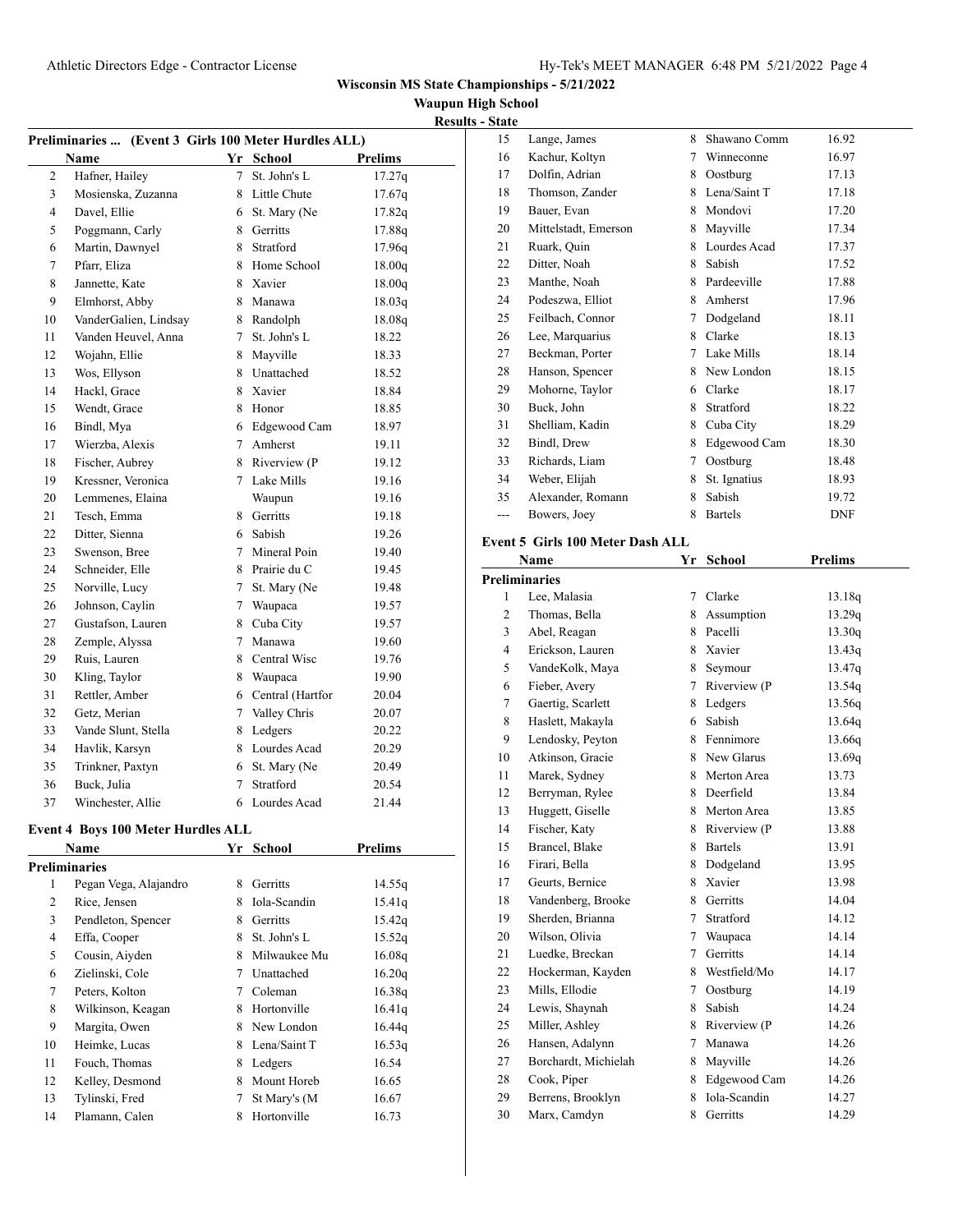**Waupun High School <u>sults - State</u>** 

|    |                                                           |    |                |                | Res |
|----|-----------------------------------------------------------|----|----------------|----------------|-----|
|    | Preliminaries  (Event 5 Girls 100 Meter Dash ALL)<br>Name |    | Yr School      | Prelims        |     |
| 31 | Mosienska, Zuzanna                                        |    | 8 Little Chute | 14.38          |     |
| 32 | Theune, Aubree                                            |    | 7 Oostburg     | 14.39          |     |
| 33 | Couey, Lucy                                               |    | 7 Waupun       | 14.44          |     |
| 34 | Fecker, Hailey                                            |    | 8 Stratford    | 14.66          |     |
| 35 | Gaskin, Kayla                                             |    | 7 New London   | 14.68          |     |
| 36 | Robinson, Skye                                            |    | 7 Deerfield    | 15.20          |     |
|    |                                                           |    |                |                |     |
|    | Event 6 Boys 100 Meter Dash ALL                           |    |                |                |     |
|    | Name                                                      | Yr | <b>School</b>  | <b>Prelims</b> |     |
|    | <b>Preliminaries</b>                                      |    |                |                |     |
| 1  | Pegan Vega, Alajandro                                     |    | 8 Gerritts     | 11.46q         |     |
| 2  | Towne, Jack                                               |    | 8 Unattached   | 12.06q         |     |
| 3  | Pendleton, Spencer                                        |    | 8 Gerritts     | 12.08q         |     |
| 4  | DeLeasky, Ayron                                           |    | 8 Phillips     | 12.13q         |     |
| 5  | Weyenberg, Kavanaugh                                      |    | 8 River View ( | 12.18q         |     |
| 6  | Chesebro, Deacon                                          |    | 8 Prairie du C | 12.19q         |     |
| 7  | Clark, Will                                               |    | 8 River View ( | 12.29q         |     |
| 8  | O'Neil, Austin                                            |    | 8 Stratford    | 12.32q         |     |
| 9  | Frischmann, Kyle                                          |    | 8 Mount Horeb  | 12.34q         |     |
| 10 | Patz, Dawson                                              |    | 8 Coleman      | 12.40q         |     |
| 11 | Miller, Deven                                             |    | 8 Riverview (P | 12.40          |     |
| 12 | Schlaefer, JT                                             |    | 8 Assumption   | 12.45          |     |
| 13 | Schaffer, Brody                                           |    | 8 Winneconne   | 12.56          |     |
| 14 | Breit, Coltan                                             |    | 8 Stratford    | 12.57          |     |
| 15 | Heimke, Lucas                                             |    | 8 Lena/Saint T | 12.64          |     |
| 16 | Yaggie, Mat                                               |    | 8 Lourdes Acad | 12.64          |     |
| 17 | Walton, Dominique                                         |    | 7 Clarke       | 12.67          |     |
| 18 | Allen, Cameron                                            |    | 8 Amherst      | 12.69          |     |
| 19 | Tetzlaff, Luke                                            |    | 8 St. Ignatius | 12.70          |     |
| 20 | Rucinski, Isaak                                           |    | 8 Lourdes Acad | 12.73          |     |
| 21 | Dye-Hamilton, Isaiah                                      |    | 8 Clinton      | 12.75          |     |
| 22 | Jones, Bryce                                              |    | 8 Winneconne   | 12.87          |     |
| 23 | Torres, Xavier                                            |    | 8 Cuba City    | 12.90          |     |
| 24 | Neuens, Lucas                                             |    | 7 Lourdes Acad | 12.95          |     |
| 25 | Burling, Owen                                             |    | 8 Lake Mills   | 12.97          |     |
| 26 | Robbins, Alex                                             |    | 7 Iola-Scandin | 13.04          |     |
| 27 | Kenyon, Gibson                                            |    | 8 Amherst      | 13.08          |     |
| 28 | Stellmacher, Will                                         | 8  | Ledgers        | 13.09          |     |
| 29 | Karp, Julien                                              |    | 8 Gerritts     | 13.09          |     |
| 30 | Schwitzer, Ryan                                           | 8  | Shawano Comm   | 13.13          |     |
| 31 | Everson, William                                          |    | 8 Ledgers      | 13.20          |     |
| 32 | Verhoff, Carlos                                           | 7  | St. Mary (Ne   | 13.20          |     |
| 33 | Harke, Keller                                             | 7  | New London     | 13.22          |     |
| 34 | Hooper, Elijah                                            |    | 8 Clarke       | 13.22          |     |
| 35 | Dvorak, Carl                                              |    | 7 Ozaukee      | 13.24          |     |
| 36 | Stertz, Connor                                            | 8  | Valley Chris   | 13.27          |     |
| 37 | Sanders, Elijah                                           | 8  | Waupaca        | 13.75          |     |
| 38 | Skelton, Dawson                                           | 8  | Adams-Friend   | 13.84          |     |
|    | <b>Event 7 Girls 200 Meter Dash ALL</b>                   |    |                |                |     |
|    | Name                                                      | Yr | <b>School</b>  | Prelims        |     |
|    | <b>Preliminaries</b>                                      |    |                |                |     |
| 1  | McKenzie, Charlize-Trinity                                |    | 8 P23 Family R | 27.00q         |     |
| 2  | Thomas, Bella                                             |    | 8 Assumption   | 27.31q         |     |

| - state              |                                        |             |                |                    |  |
|----------------------|----------------------------------------|-------------|----------------|--------------------|--|
| 3                    | Lee, Malasia                           | $7^{\circ}$ | Clarke         | 27.45q             |  |
| $\overline{4}$       | Gago, Marika                           |             | 8 Flambeau     | 27.49q             |  |
| 5                    | Erickson, Lauren                       |             | 8 Xavier       | 27.96q             |  |
| 6                    | Haslett, Makayla                       |             | 6 Sabish       | 28.08q             |  |
| 7                    | Birdyshaw, Chamille                    |             | 8 Waupaca      | 28.24q             |  |
| 8                    | Abel, Reagan                           |             | 8 Pacelli      | 28.25q             |  |
| 9                    | Gaertig, Scarlett                      |             | 8 Ledgers      | 28.32q             |  |
| 10                   | Cook, Kira                             |             | 8 Blue Hills S | 28.41q             |  |
| 11                   | Huggett, Giselle                       | 8           | Merton Area    | 28.46              |  |
| 12                   | Marek, Sydney                          | 8           | Merton Area    | 28.58              |  |
| 13                   | Berryman, Rylee                        |             | 8 Deerfield    | 28.63              |  |
| 14                   | Brancel, Blake                         |             | 8 Bartels      | 28.81              |  |
| 15                   | Kramer, Karly                          |             | 7 Prairie du C | 28.89              |  |
| 16                   | Atkinson, Gracie                       |             | 8 New Glarus   | 28.91              |  |
| 17                   | Sherden, Brianna                       |             | 7 Stratford    | 28.95              |  |
| 18                   | Pronschinske, Kate                     | $7^{\circ}$ | Tri State Ho   | 29.13              |  |
| 19                   | Banaszynski, Addison                   |             | 8 St. Ignatius | 29.26              |  |
| 20                   | Hansen, Adalynn                        |             | 7 Manawa       | 29.29              |  |
| 21                   | Couey, Lucy                            |             | 7 Waupun       | 29.41              |  |
| 22                   | Resop, Emma                            |             | 8 Ripon        | 29.57              |  |
| 23                   | Haensgen, Addison                      |             | 7 New Holstein | 29.66              |  |
| 24                   | Cook, Piper                            | 8           | Edgewood Cam   | 29.71              |  |
| 25                   | Hacker, Madi                           |             | 8 Xavier       | 29.77              |  |
| 26                   | Finley, Kit                            |             | 8 Mineral Poin | 29.87              |  |
| 27                   | Anderson, Marti                        |             | 6 Auburndale   | 29.98              |  |
| 28                   | Berrens, Brooklyn                      |             | 8 Iola-Scandin | 30.08              |  |
| 29                   | Hebert, Jasmine                        |             | 7 Auburndale   | 30.19              |  |
| 30                   | Hockerman, Kayden                      |             | 8 Westfield/Mo | 30.24              |  |
| 31                   | Wilson, Olivia                         |             | 7 Waupaca      | 30.35              |  |
| 32                   | Breen, Madeleine                       | 8           | St. Mary (Ne   | 30.37              |  |
| 33                   | Lewis, Shaynah                         |             | 8 Sabish       | 30.44              |  |
| 34                   | Siniscalchi, Elle                      |             | 8 Edgewood Cam | 30.51              |  |
| 35                   | Kolka, Anika                           | 8           | St Mary's (M   | 30.68              |  |
| 36                   | Swenson, Bree                          | 7           | Mineral Poin   | 30.83              |  |
|                      | <b>Event 8 Boys 200 Meter Dash ALL</b> |             |                |                    |  |
|                      | Name                                   |             | Yr School      | <b>Prelims</b>     |  |
| <b>Preliminaries</b> |                                        |             |                |                    |  |
|                      | 1 Rice Jensen                          |             | 8 Iola-Scandin | 24.70 <sub>0</sub> |  |

|                | Preliminaries        |   |              |        |  |
|----------------|----------------------|---|--------------|--------|--|
| 1              | Rice, Jensen         | 8 | Iola-Scandin | 24.70q |  |
| $\overline{c}$ | Towne, Jack          | 8 | Unattached   | 24.79q |  |
| 3              | Zeller, Jovan        | 8 | Winneconne   | 25.11q |  |
| 4              | Schlaefer, JT        | 8 | Assumption   | 25.13q |  |
| 5              | Frischmann, Kyle     | 8 | Mount Horeb  | 25.17q |  |
| 6              | Patz, Dawson         | 8 | Coleman      | 25.53q |  |
| 7              | Williams, Devon      | 8 | Milwaukee Mu | 25.71q |  |
| 8              | Miller, Mason        | 8 | Stratford    | 25.75q |  |
| 9              | Westrich, Ryan       | 8 | Bonduel      | 25.79q |  |
| 10             | Heimke, Lucas        | 8 | Lena/Saint T | 25.85q |  |
| 11             | Sirna, Simon         | 8 | Sabish       | 25.99  |  |
| 12             | Tetzlaff, Luke       | 8 | St. Ignatius | 26.00  |  |
| 13             | Dye-Hamilton, Isaiah | 8 | Clinton      | 26.01  |  |
| 14             | Rucinski, Isaak      | 8 | Lourdes Acad | 26.04  |  |
| 15             | Heikinnen, JJ        | 8 | Phillips     | 26.25  |  |
| 16             | Seffrood, Ethan      | 8 | New Glarus   | 26.27  |  |
| 17             | Schwitzer, Ryan      | 8 | Shawano Comm | 26.53  |  |
| 18             | Viau, Nathan         | 8 | Sabish       | 26.58  |  |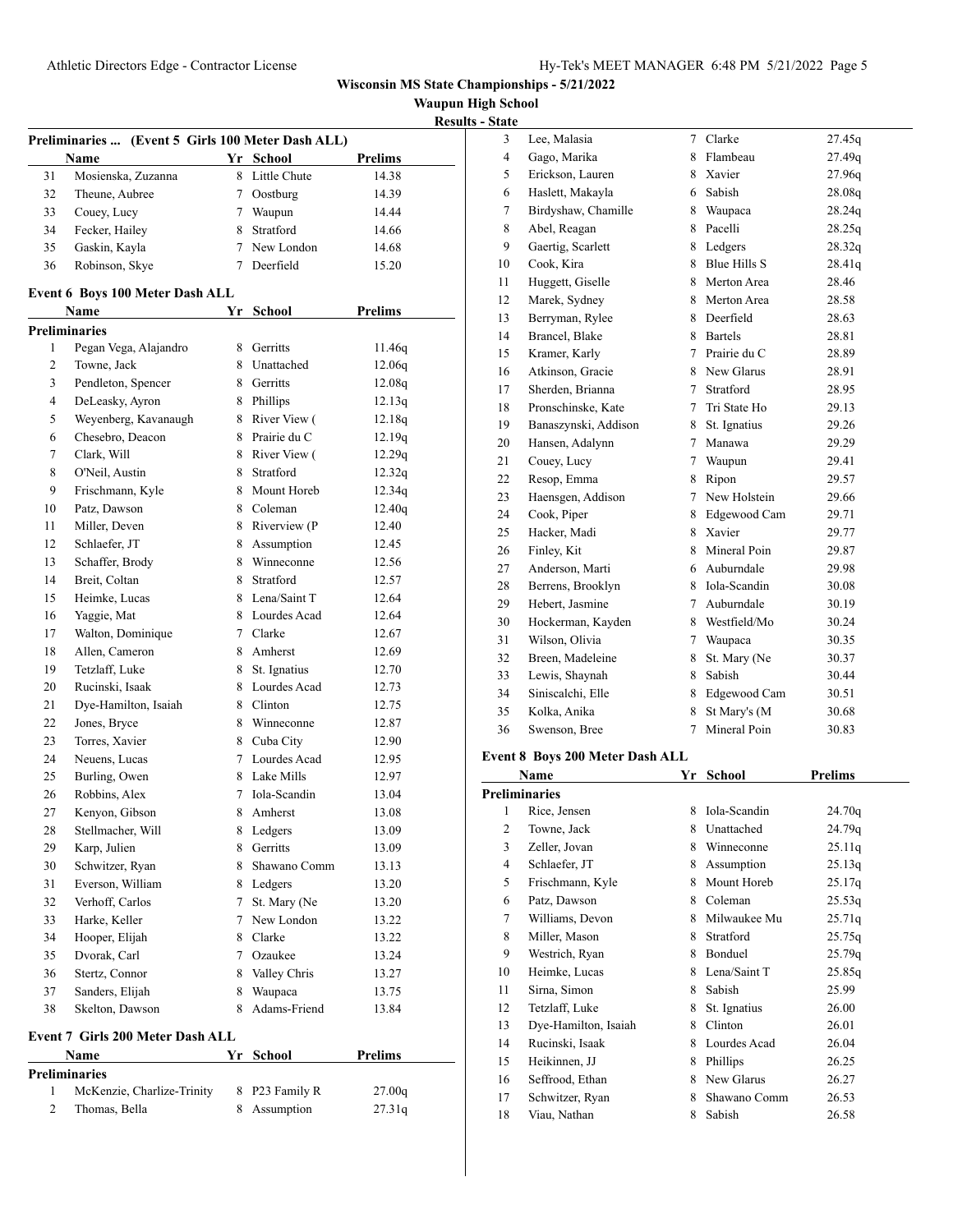**Waupun High School**

|                |                                                  |   |                     |                | <b>Results - State</b> |
|----------------|--------------------------------------------------|---|---------------------|----------------|------------------------|
|                | Preliminaries  (Event 8 Boys 200 Meter Dash ALL) |   |                     |                | 29                     |
|                | Name                                             |   | Yr School           | <b>Prelims</b> | Event                  |
| 19             | Harke, Keller                                    | 7 | New London          | 26.59          |                        |
| 20             | Plamann, Calen                                   | 8 | Hortonville         | 26.60          | <b>Finals</b>          |
| 21             | Burling, Owen                                    | 8 | Lake Mills          | 26.61          | 1                      |
| 22             | Kachur, Koltyn                                   | 7 | Winneconne          | 26.85          | 2                      |
| 23             | Bimmel, Gage                                     | 8 | Oostburg            | 26.87          | 3                      |
| 24             | Taylor, Oliver                                   | 8 | Flambeau            | 26.91          | 4                      |
| 25             | Johansen, Bodie                                  | 8 | Pardeeville         | 27.09          | 5                      |
| 26             | Pitzner, Walt                                    | 8 | Hortonville         | 27.19          | 6                      |
| 27             | Hrubes, Remington                                | 8 | Cuba City           | 27.27          | 7                      |
| 28             | Ukwuorji, Gideon                                 | 8 | Home School         | 27.27          | 8                      |
| 29             | Droessler, Jackson                               | 8 | Cuba City           | 27.51          | 9                      |
| 30             | Fouch, Thomas                                    | 8 | Ledgers             | 27.66          | 10                     |
| 31             | Verhoff, Carlos                                  | 7 | St. Mary (Ne        | 27.74          | 11                     |
| 32             | Held, Bradon                                     | 8 | Honor               | 27.77          | 12                     |
| 33             | Rieder, Kyler                                    | 8 | Ripon               | 27.83          | 13                     |
| 34             | Krastev, Boyan                                   | 8 | Westfield/Mo        | 27.88          | 14                     |
| 35             | Daughrety, Clayton                               | 8 | Cuba City           | 27.89          | 15                     |
| 36             | Alexander, Romann                                | 8 | Sabish              | 28.03          | 16                     |
| 37             | Behling, Domenic                                 | 8 | New London          | 28.30          | 17                     |
| 38             | Scholten, Mason                                  | 8 | Oostburg            | 28.34          |                        |
| 39             | Elzinga, Keegan                                  | 7 | Assumption          | 29.36          | 18                     |
| 40             | Shepherd, Riley                                  | 8 | Cuba City           | 29.62          | 19                     |
|                |                                                  |   |                     |                | 20                     |
|                | Event 9 Girls 1600 Meter Run ALL                 |   |                     |                | 21                     |
|                | Name                                             |   | Yr School           | <b>Finals</b>  | 22                     |
| <b>Finals</b>  |                                                  |   |                     |                | 23                     |
| 1              | McKenzie, Charlize-Trinity                       | 8 | P23 Family R        | 5:11.10        | 24                     |
| $\overline{2}$ | Berger, Emily                                    | 8 | Stampede Wis        | 5:19.52        | 25                     |
| 3              | Knowles, Kalli                                   | 8 | Riverview (P        | 5:23.56        | 26                     |
| 4              | Dolan, Lucy                                      | 8 | Assumption          | 5:28.22        | 27                     |
| 5              | Reinwald, NikkiMae                               | 7 | Dodgeland           | 5:35.81        | 28                     |
| 6              | Jaglinski, Jordyn                                | 8 | Assumption          | 5:36.99        | Event                  |
| 7              | Paulsen, Riley                                   | 8 | <b>Bartels</b>      | 5:44.07        |                        |
| 8              | Becker, McKinley                                 | 8 | Pardeeville         | 5:44.25        | Finals                 |
| 9              | Vigliotta, Willa                                 | 7 | Mount Horeb         | 5:45.30        | 1                      |
| 10             | Schoenick, Callie                                | 7 | Assumption          | 5:46.00        | 2                      |
| 11             | Straka, Julia                                    |   | 7 Mount Horeb       | 5:46.81        | 3                      |
| 12             | VanGompel, Brooklyn                              | 7 | Gerritts            | 5:47.94        | 4                      |
| 13             | Soukup, Sophia                                   | 8 | Clarke              | 5:51.47        | 5                      |
| 14             | Moran, Mya                                       | 7 | Valley Chris        | 5:52.18        | 6                      |
| 15             | Volheim, Eliana                                  | 8 | Bessie Allen        | 5:52.25        | 7                      |
| 16             | Huza, Hannah                                     | 8 | Hortonville         | 5:53.08        | 8                      |
| 17             | Hendricks, Bailey                                | 8 | Shawano Comm        | 5:53.78        | 9                      |
| 18             | Christopher, Payton                              | 7 | Mineral Poin        | 5:57.58        | 10                     |
| 19             | Kuehn, Ruby                                      | 7 | St. Mary (Ne        | 5:57.83        |                        |
| 20             | Hasenohrl, Rose                                  | 7 | Auburndale          | 5:57.85        | Event                  |
| 21             | Schmidt, Inez                                    | 8 | <b>Blue Hills S</b> | 5:58.22        |                        |
| 22             | Graumann, Maddie                                 | 8 | Assumption          | 5:58.27        | Finals                 |
| 23             | Schuenemann, Megan                               | 8 | Riverview (P        | 5:58.28        | 1                      |
| 24             | Broten, Macy                                     | 8 | Unattached          | 6:00.19        | 2                      |
| 25             | Nadboralski, Lauren                              | 7 | Johnson Cree        | 6:04.29        | 3                      |
| 26             | Frank, Piper                                     | 6 | Ozaukee             | 6:04.31        | 4                      |
| 27             | Mesko, Brielle                                   | 8 | Phillips            | 6:05.20        | 5                      |
| 28             | Gilson, Alizah                                   | 7 | Sabish              | 6:22.57        |                        |
|                |                                                  |   |                     |                |                        |

| 29             | Williams, Molly                            | 6      | Sabish         | 6:40.30       |  |  |  |  |
|----------------|--------------------------------------------|--------|----------------|---------------|--|--|--|--|
|                | Event 10 Boys 1600 Meter Run ALL           |        |                |               |  |  |  |  |
|                | Name                                       | Yr     | <b>School</b>  | <b>Finals</b> |  |  |  |  |
| <b>Finals</b>  |                                            |        |                |               |  |  |  |  |
| 1              | Tanner, Lucas                              | 8      | DeForest Are   | 4:49.72       |  |  |  |  |
| $\overline{c}$ | Wenzelow, Grant                            |        | 8 Winneconne   | 4:49.83       |  |  |  |  |
| 3              | Voetberg, Donald                           | 8.     | 20-Unattache   | 4:52.89       |  |  |  |  |
| $\overline{4}$ | Eiden, Luke                                |        | 8 Pacelli      | 4:53.07       |  |  |  |  |
| 5              | Esterholm, Gavin                           | 8      | Phillips       | 4:54.62       |  |  |  |  |
| 6              | Toeppler, Ben                              | 7      | St. John's L   | 4:58.38       |  |  |  |  |
| 7              | Golke, Jonny                               | 8      | Woodworth      | 5:00.30       |  |  |  |  |
| 8              | Sarbo, Silas                               | 8.     | Winneconne     | 5:01.53       |  |  |  |  |
| 9              | Hass, Carson                               | 8.     | Mondovi        | 5:02.07       |  |  |  |  |
| 10             | Kazda, Ayden                               |        | 8 Amherst      | 5:03.17       |  |  |  |  |
| 11             | Schraufnagel, Kaisyn                       |        | 8 Bessie Allen | 5:07.58       |  |  |  |  |
| 12             | Kramer, Samuel                             |        | 8 Prairie du C | 5:08.54       |  |  |  |  |
| 13             | Kuehl, Josiah                              | 7      | Shawano Comm   | 5:16.50       |  |  |  |  |
| 14             | Semling, Erik                              |        | 6 20-Unattache | 5:21.58       |  |  |  |  |
| 15             | Vajda, Nicholas                            |        | 8 Xavier       | 5:26.56       |  |  |  |  |
| 16             | Garcia, Miguel                             | 8.     | Waupun         | 5:28.28       |  |  |  |  |
| 17             | Edwards, Josh                              |        | 6 Phillips     | 5:29.28       |  |  |  |  |
| 18             | Vogel, Jack                                |        | 8 Lake Mills   | 5:30.00       |  |  |  |  |
| 19             | Blancarte, Tristan                         |        | 8 Ashland      | 5:31.17       |  |  |  |  |
| 20             | Schuessler, Aiden                          | 8.     | Oostburg       | 5:31.62       |  |  |  |  |
| 21             | Hoffer, Max                                | $\tau$ | River View (   | 5:31.91       |  |  |  |  |
| 22             | Trzebiatowski, Ryan                        | 8      | St. John's L   | 5:33.20       |  |  |  |  |
| 23             | Hartjes, Reed                              |        | 6 Assumption   | 5:34.18       |  |  |  |  |
| 24             | Bleck, Adam                                | 8      | Gerritts       | 5:34.74       |  |  |  |  |
| 25             | Romero, Ryan                               | 8      | Dodgeland      | 5:36.73       |  |  |  |  |
| 26             | Daliege, Aiden                             | 7      | Assumption     | 5:37.93       |  |  |  |  |
| 27             | Buttke, Jackson                            | 7      | Lourdes Acad   | 5:40.86       |  |  |  |  |
| 28             | Menet, Jonah                               |        | 8 Fox Valley C | 5:41.77       |  |  |  |  |
|                | <b>Event 3 Girls 100 Meter Hurdles ALL</b> |        |                |               |  |  |  |  |

# **Event 3 Girls 100 Meter Hurdles ALL**

| Name          |                                           |    | <b>School</b> | Finals |  |
|---------------|-------------------------------------------|----|---------------|--------|--|
| <b>Finals</b> |                                           |    |               |        |  |
| 1             | Hafner, Hailey                            | 7  | St. John's L  | 16.93  |  |
| 2             | VanderGalien, Lindsay                     | 8  | Randolph      | 17.14  |  |
| 3             | Davel, Ellie                              | 6  | St. Mary (Ne  | 17.35  |  |
| 4             | Jannette, Kate                            | 8  | Xavier        | 17.46  |  |
| 5             | Pfarr, Eliza                              | 8  | Home School   | 17.69  |  |
| 6             | Elmhorst, Abby                            | 8  | Manawa        | 17.73  |  |
| 7             | Martin, Dawnyel                           | 8  | Stratford     | 17.96  |  |
| 8             | Smith, Ayden                              | 8  | Hortonville   | 18.46  |  |
| 9             | Poggmann, Carly                           | 8  | Gerritts      | 18.92  |  |
| 10            | Mosienska, Zuzanna                        | 8  | Little Chute  | 20.58  |  |
|               | <b>Event 4 Boys 100 Meter Hurdles ALL</b> |    |               |        |  |
|               | Name                                      | Yr | School        | Finals |  |
| <b>Finals</b> |                                           |    |               |        |  |
| 1             | Pegan Vega, Alajandro                     | 8  | Gerritts      | 14.39  |  |
| 2             | Rice, Jensen                              | 8  | Iola-Scandin  | 14.63  |  |
| 3             | Pendleton, Spencer                        | 8  | Gerritts      | 15.26  |  |
| 4             | Effa, Cooper                              | 8  | St. John's L  | 15.56  |  |
| 5             | Cousin, Aiyden                            | 8  | Milwaukee Mu  | 15.83  |  |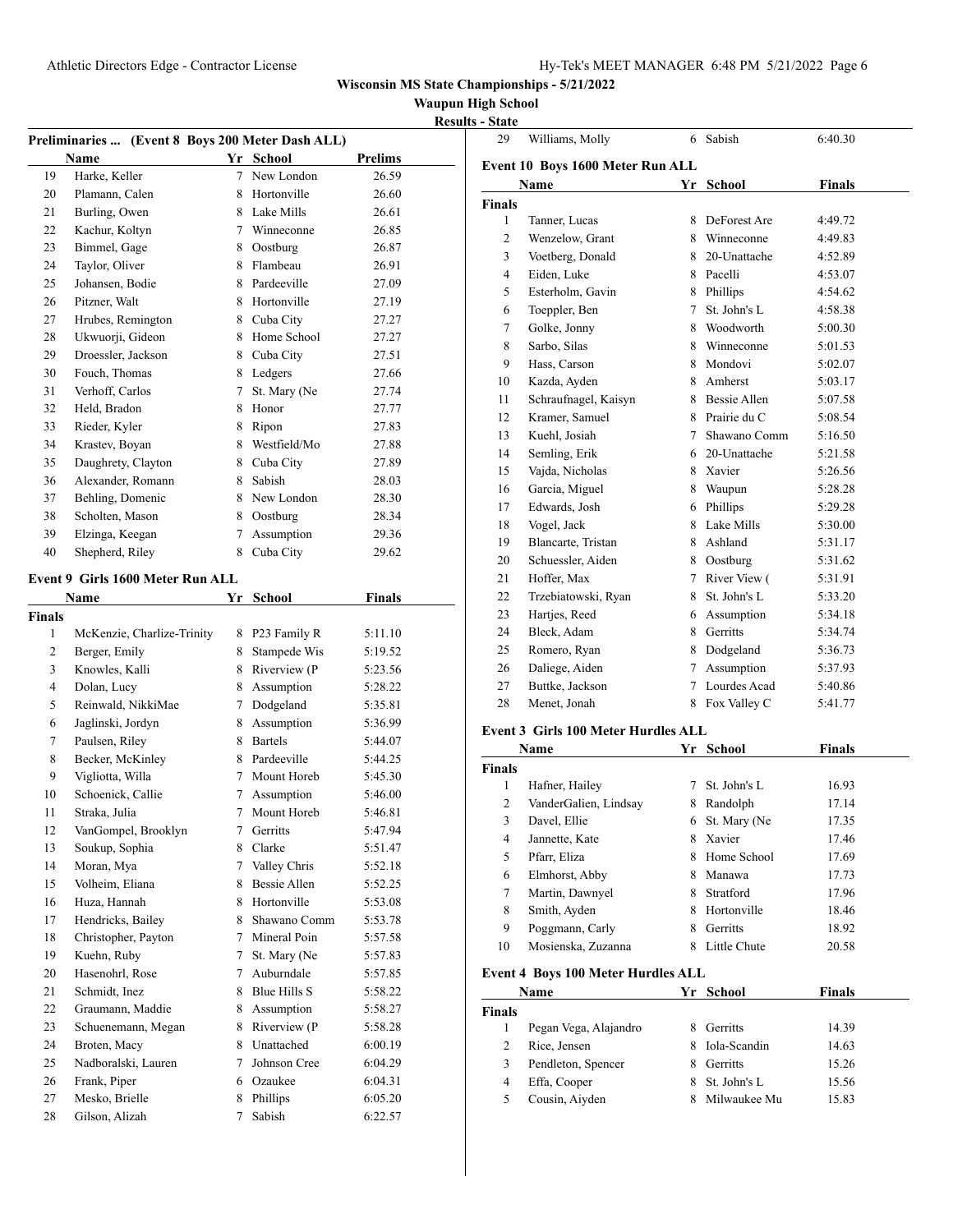| <b>Waupun High School</b> |  |  |
|---------------------------|--|--|
|---------------------------|--|--|

| <b>Results - State</b> |  |  |
|------------------------|--|--|
|                        |  |  |

|                               |                                                             |    |                |               | <b>Results - St:</b> |
|-------------------------------|-------------------------------------------------------------|----|----------------|---------------|----------------------|
|                               | Finals  (Event 4 Boys 100 Meter Hurdles ALL)<br><b>Name</b> |    | Yr School      | Finals        |                      |
| 6                             | Zielinski, Cole                                             |    | 7 Unattached   | 15.85         |                      |
| 7                             | Margita, Owen                                               |    | 8 New London   | 16.01         |                      |
| 8                             | Peters, Kolton                                              |    | 7 Coleman      | 16.02         |                      |
| 9                             | Heimke, Lucas                                               |    | 8 Lena/Saint T | 16.40         |                      |
| 10                            | Wilkinson, Keagan                                           |    | 8 Hortonville  | 16.52         |                      |
|                               |                                                             |    |                |               |                      |
|                               | Event 29 Girls 100 Meter Dash 6th GRADE                     |    |                |               |                      |
|                               | <b>Name</b>                                                 |    | Yr School      | <b>Finals</b> |                      |
| <b>Finals</b><br>$\mathbf{1}$ |                                                             |    |                |               |                      |
|                               | Davel, Ellie                                                |    | 6 St. Mary (Ne | 13.89         |                      |
| $\overline{2}$                | Scheer, Evelyn                                              |    | 6 Sabish       | 14.12         |                      |
| 3                             | Zerwer, Mirabelle                                           |    | 6 Edgewood Cam | 14.27         |                      |
| $\overline{4}$                | Unser, Ashlynn                                              | 6  | St. Ignatius   | 14.63         |                      |
| 5                             | Krueger, Zoe                                                |    | 6 Manawa       | 14.72         |                      |
| 6                             | Westrich, Peyton                                            |    | 6 Bonduel      | 14.82         |                      |
| 7                             | Mongin, Addison                                             |    | 6 Coleman      | 14.92         |                      |
| 8                             | Weaver, Cailyn                                              |    | 6 Ledgers      | 15.11         |                      |
| 9                             | Jueds, Braelyn                                              |    | 6 Iola-Scandin | 15.19         |                      |
| 10                            | Langheim, Zoey                                              |    | 6 Edgewood Cam | 15.35         |                      |
|                               | Event 30 Boys 100 Meter Dash 6th GRADE                      |    |                |               |                      |
|                               | Name                                                        |    | Yr School      | <b>Finals</b> |                      |
| <b>Finals</b>                 |                                                             |    |                |               |                      |
| 1                             | Biba, Grant                                                 |    | 6 Fennimore    | 12.91         |                      |
| $\overline{2}$                | Clark, Will                                                 |    | 6 St. Ignatius | 13.60         |                      |
| 3                             | Foster, Austin                                              |    | 6 Stratford    | 13.62         |                      |
| 4                             | Hooper, Evan                                                |    | 6 Xavier       | 13.68         |                      |
| 5                             | Huelsbeck, Brenden                                          |    | 6 St. Mary (Ne | 13.77         |                      |
| 6                             | VanSchyndel, George                                         |    | 6 Seymour      | 13.80         |                      |
| 7                             | Felts, Owen                                                 |    | 6 Manawa       | 13.84         |                      |
| 8                             | Howard, Michael                                             |    | 6 Ledgers      | 14.06         |                      |
| 9                             | Heshke, Jameson                                             |    | 6 Iola-Scandin | 14.54         |                      |
| 10                            | Sawicki, Wyatt                                              |    | 6 Valley Chris | 14.91         |                      |
|                               | Event 5 Girls 100 Meter Dash ALL                            |    |                |               |                      |
|                               | <b>Name</b>                                                 |    | Yr School      | Finals        |                      |
| <b>Finals</b>                 |                                                             |    |                |               |                      |
|                               | 1 Lee, Malasia                                              |    | 7 Clarke       | 13.08         |                      |
| $\mathbf{2}$                  | Thomas, Bella                                               |    | 8 Assumption   | 13.31         |                      |
| 3                             | Erickson, Lauren                                            | 8  | Xavier         | 13.41         |                      |
| $\overline{\mathcal{L}}$      | Fieber, Avery                                               | 7  | Riverview (P   | 13.43         |                      |
| 5                             | VandeKolk, Maya                                             | 8. | Seymour        | 13.49         |                      |
| 6                             | Abel, Reagan                                                |    | 8 Pacelli      | 13.51         |                      |
| 7                             | Gaertig, Scarlett                                           |    | 8 Ledgers      | 13.61         |                      |
| 8                             | Lendosky, Peyton                                            |    | 8 Fennimore    | 13.67         |                      |
| 9                             | Haslett, Makayla                                            | 6  | Sabish         | 13.84         |                      |
| 10                            | Atkinson, Gracie                                            |    | 8 New Glarus   | 13.87         |                      |
|                               |                                                             |    |                |               |                      |
|                               | Event 6 Boys 100 Meter Dash ALL<br>Name                     |    |                | <b>Finals</b> |                      |
| <b>Finals</b>                 |                                                             |    | Yr School      |               |                      |
| $\mathbf{1}$                  | Pegan Vega, Alajandro                                       | 8. | Gerritts       | 11.55         |                      |
| $\overline{c}$                | Towne, Jack                                                 | 8  | Unattached     | 11.85         |                      |
| 3                             | Pendleton, Spencer                                          | 8. | Gerritts       | 12.03         |                      |
|                               |                                                             |    |                |               |                      |

| .  |                      |    |              |       |
|----|----------------------|----|--------------|-------|
| 4  | DeLeasky, Ayron      | 8  | Phillips     | 12.05 |
|    | Chesebro, Deacon     | 8. | Prairie du C | 12.12 |
| 6  | Frischmann, Kyle     |    | Mount Horeb  | 12.15 |
| 6  | Weyenberg, Kavanaugh | 8. | River View ( | 12.15 |
| 8  | Clark, Will          | 8  | River View ( | 12.16 |
| 9  | O'Neil, Austin       | 8  | Stratford    | 12.38 |
| 10 | Patz, Dawson         |    | Coleman      | 12.42 |
|    |                      |    |              |       |

#### **Event 37 Girls 4x200 Meter Relay ALL**

|      | <b>Team</b>              | Relay | Finals                   |
|------|--------------------------|-------|--------------------------|
| ıals |                          |       |                          |
| 1    | Riverview (Plymouth)     | А     | 1:53.98                  |
|      | 1) Miller, Ashley 8      |       | 2) Fischer, Aubrey 8     |
|      | 3) Fischer, Katy 8       |       | 4) Fieber, Avery 7       |
|      | 5) Gritt, Adella 8       |       | 6) Schuenemann, Megan 8  |
| 2    | Pacelli                  | А     | 1:57.88                  |
|      | 1) Vaughan, Annie 8      |       | 2) Zvara, Hailey 8       |
|      | 3) Smith, Rebecca 7      |       | 4) Abel, Reagan 8        |
|      | 5) Koenigs, Lexington 7  |       |                          |
| 3    | Waupaca                  | A     | 1:57.89                  |
|      | 1) Bechard, Hailey 8     |       | 2) Birdyshaw, Chamille 8 |
|      | 3) Kling, Taylor 8       |       | 4) Martens, Molly 8      |
|      | 5) Johnson, Caylin 7     |       | 6) Cichy, Lily 8         |
| 4    | Gerritts                 | А     | 2:00.14                  |
|      | 1) Bruch, Gaby 8         |       | 2) Poggmann, Carly 8     |
|      | 3) Schmoll, Zona 8       |       | 4) Vandenberg, Ellie 8   |
| 5    | Mineral Point            | А     | 2:00.89                  |
|      | 1) Finley, Kit 8         |       | 2) Ingwell, Ava 7        |
|      | 3) Schuette, Faye 7      |       | 4) Swenson, Bree 7       |
|      | 5) Houtakker, Lilly 7    |       | 6) Christopher, Payton 7 |
| 6    | Auburndale               | А     | 2:01.76                  |
|      | 1) Schmitt, Colleen 8    |       | 2) Smrz, Olivia 8        |
|      | 3) Wolff, Sidney 8       |       | 4) Hebert, Jasmine 7     |
|      | 5) Hasenohrl, Rose 7     |       |                          |
| 7    | St. Ignatius Catholic    | A     | 2:03.43                  |
|      | 1) Brudwick, Hailey 8    |       | 2) Hunt, Lucy 6          |
|      | 3) Nushart, Ashley 8     |       | 4) VandeHey, Lucy 6      |
|      | 5) McClone, Maria 7      |       | 6) Unser, Ashlynn 6      |
| 8    | Johnson Creek            | A     | 2:03.80                  |
|      | 1) Constable, Lia 6      |       | 2) Sixel, Greta 7        |
|      | 3) Sweger, Violet 7      |       | 4) Hucke, Alyssa 8       |
|      | 5) Marose, Bella 8       |       | 6) Vaughn, Addison 7     |
| 9    | Xavier                   | А     | 2:04.16                  |
|      | 1) Geurts, Bernice 8     |       | 2) Lange, Kaya 8         |
|      | 3) Jannette, Kate 8      |       | 4) Hacker, Madi 8        |
|      | 5) Simon, Lexi 8         |       |                          |
| 10   | Stratford                | А     | 2:05.03                  |
|      | 1) Ballerstein, Olivia 7 |       | 2) Gillette, Ava 7       |
|      | 3) Fecker, Hayden 8      |       | 4) Schmidt, Morgan 6     |
|      | 5) Martin, Megan 6       |       | 6) Skaya, Avery 7        |
| 11   | Valley Christian         | A     | 2:05.27                  |
|      | 1) Smith, Emma 8         |       | 2) Sawicki, Anna 8       |
|      | 3) Getz, Merian 7        |       | 4) Gutierrez, Hadassah 7 |
| 12   | Coleman                  | А     | 2:06.44                  |
|      | 1) Gilbertson, Alayna 8  |       | 2) Kostreva, Vivian 8    |
|      | 3) VanErmen, Ella 8      |       | 4) Hanrahan, Kaily 7     |
|      |                          |       |                          |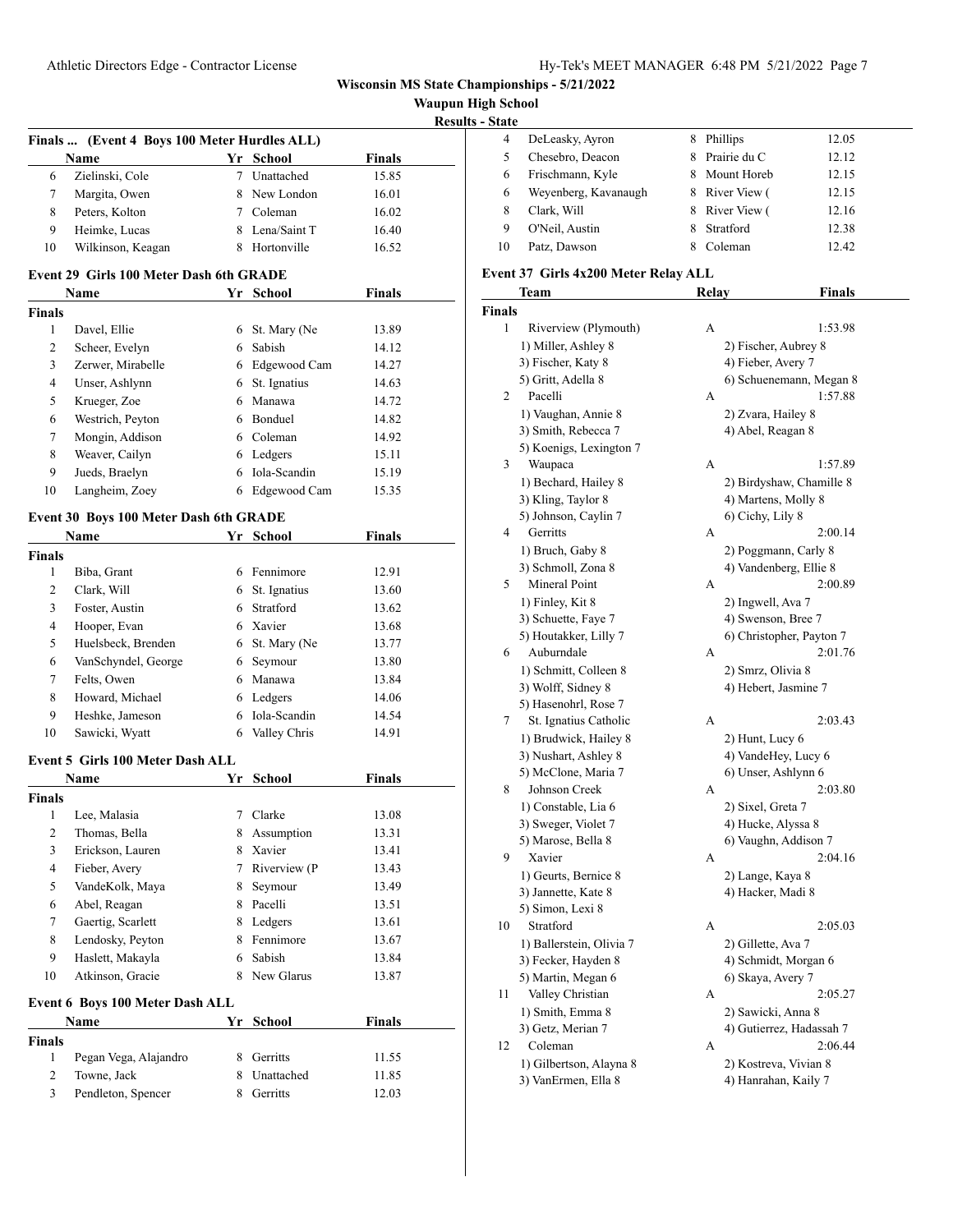# **Waupun High School**

# **Results - State**

**Finals**

| Finals  (Event 37 Girls 4x200 Meter Relay ALL) |                          |       |                           |  |  |  |
|------------------------------------------------|--------------------------|-------|---------------------------|--|--|--|
|                                                | Team                     | Relay | <b>Finals</b>             |  |  |  |
| 13                                             | Sabish                   | A     | 2:06.64                   |  |  |  |
|                                                | 1) Steinbarth, Molly 7   |       | 2) Hamburg, Maia 7        |  |  |  |
|                                                | 3) Gilson, Alizah 7      |       | 4) Caul, Elly 7           |  |  |  |
|                                                | 5) Ditter, Sienna 6      |       |                           |  |  |  |
| 14                                             | Phillips                 | A     | 2:07.96                   |  |  |  |
|                                                | 1) Ludwig, Suzanne 8     |       | 2) Sidenbender, Aubrey 8  |  |  |  |
|                                                | 3) McCormick, Ruby 7     |       | 4) Staroba, Layla 7       |  |  |  |
|                                                | 5) Gabay, Addie 7        |       | 6) Merlak, Josie 6        |  |  |  |
| 15                                             | Ledgers                  | А     | 2:08.05                   |  |  |  |
|                                                | 1) Coon, Analise 7       |       | 2) Galligan, Maliyah 7    |  |  |  |
|                                                | 3) Huempfner, Mahri 7    |       | 4) Krusick, Saveaha 7     |  |  |  |
| 16                                             | New London               | A     | 2:08.83                   |  |  |  |
|                                                | 1) Esser, Madelyn 7      |       | 2) McCartney, Ruby 7      |  |  |  |
|                                                | 3) Gaskin, Kayla 7       |       | 4) Klotzbuecher, Taylor 7 |  |  |  |
| 17                                             | Lena/Saint T             | A     | 2:08.86                   |  |  |  |
|                                                | 1) Collar, Laila 7       |       | 2) Drees, Maddie 7        |  |  |  |
|                                                | 3) Peters, Kate 8        |       | 4) Peters, Lauryn 7       |  |  |  |
|                                                | 5) Boomsma, Haileigh 8   |       |                           |  |  |  |
| 18                                             | Amherst                  | A     | 2:09.19                   |  |  |  |
|                                                | 1) Wierzba, Alexis 7     |       | 2) Singer, Hollie 7       |  |  |  |
|                                                | 3) Martin, Kinzee 6      |       | 4) Rekowski, Hannah 8     |  |  |  |
|                                                | 5) Maxwell, Audrey 6     |       | 6) Boelk, Ivy 7           |  |  |  |
| 19                                             | Waupaca                  | B     | 2:09.42                   |  |  |  |
|                                                | 1) Christensen, Kenley 8 |       | 2) Myers, Mariah 8        |  |  |  |
|                                                | 3) Beyersdorf, Emalee 7  |       | 4) Schroeder, Adalyn 7    |  |  |  |
|                                                | 5) Wilson, Olivia 7      |       | 6) Bishop, Berkliegh 7    |  |  |  |
| 20                                             | Mayville                 | А     | 2:10.45                   |  |  |  |
|                                                | 1) Hardesty, Reagan 7    |       | 2) Hoover, Hannah 7       |  |  |  |
|                                                | 3) Jackson, Amya 7       |       |                           |  |  |  |

#### **Event 38 Boys 4x200 Meter Relay ALL**

|                | Team                    | Relay | Finals                  |
|----------------|-------------------------|-------|-------------------------|
| <b>Finals</b>  |                         |       |                         |
| 1              | Stratford               | A     | 1:44.79                 |
|                | 1) Miller, Mason 8      |       | 2) Zawislan, Zander 8   |
|                | 3) O'Neil, Austin 8     |       | 4) Niehaus, Austin 7    |
|                | 5) Kaiser, Mathias 8    |       |                         |
| $\mathfrak{D}$ | Lourdes Academy         | A     | 1:45.69                 |
|                | 1) Ruark, Quin 8        |       | 2) Ridenour, Brady 8    |
|                | 3) Yaggie, Mat 8        |       | 4) Rucinski, Isaak 8    |
|                | 5) Geck, Henry 8        |       | 6) Buttke, Jackson 7    |
| 3              | Shawano Community       | A     | 1:46.04                 |
|                | 1) Schmidt, Anderson 8  |       | 2) Bystol, Ayden 8      |
|                | 3) Popelka, Kody 8      |       | 4) Schwitzer, Ryan 8    |
|                | 5) Lammers, Bryce 8     |       |                         |
| 4              | Sabish                  | A     | 1:46.38                 |
|                | 1) Viau, Nathan 8       |       | 2) Alexander, Romann 8  |
|                | 3) Sirna, Simon 8       |       | 4) Cannon, Lucus 8      |
|                | 5) Pirtle, Reko 8       |       |                         |
| 5              | Cuba City               | A     | 1:48.32                 |
|                | 1) Breitfelder, Chase 8 |       | 2) Droessler, Jackson 8 |
|                | 3) Daughrety, Clayton 8 |       | 4) Sweet, Riddick 8     |
|                | 5) Shepherd, Riley 8    |       |                         |
|                |                         |       |                         |

| 6  | Amherst                                  | А | 1:49.45                         |
|----|------------------------------------------|---|---------------------------------|
|    | 1) Allen, Cameron 8                      |   | 2) McCormick, Taylan 7          |
|    | 3) Austin, Landon 6                      |   | 4) Cohen, Sawyer 6              |
|    | 5) Kenyon, Gibson 8                      |   | 6) Abbott-Beversdorf, Shayden 8 |
| 7  | Gerritts                                 | А | 1:49.91                         |
|    | 1) Hemmersbach, Brodie 8                 |   | 2) Hemmersbach, Braylon 8       |
|    | 3) Bell, Brady 8                         |   | 4) Diedrich, Jackson 8          |
| 8  | Waupaca                                  | А | 1:50.51                         |
|    | 1) Adamczak, Austin 8                    |   | 2) Birdyshaw, Carter 7          |
|    | 3) VandenWyngaard, Ian 8                 |   | 4) Sanders, Elijah 8            |
|    | 5) Lauritzen, Westen 7                   |   | 6) Johnson, Dylan 7             |
| 9  | Marinette                                | А | 1:51.51                         |
|    | 1) Walters, Reece 5                      |   | 2) Winterbottom, Damien 8       |
|    | 3) Toepke, Gavin 8                       |   | 4) Potts, Angelo 8              |
|    | 5) Polzin, Braxton 8                     |   | 6) Adams, Luke 8                |
| 10 | Westside Christian                       | A | 1:54.38                         |
|    | 1) Schaffer, Collin 6                    |   | 2) Povich, Oliver 7             |
|    | 3) Kjenstad, Ryen 8                      |   | 4) Thiele, Jack 7               |
|    | 5) March, Matthew 8                      |   |                                 |
| 11 | Ledgers                                  | А | 1:57.00                         |
|    | 1) Brinkley, Jack 8                      |   | 2) Krusick, Kale 8              |
|    | 3) Lenz, Jax 8                           |   | 4) Kaufman, Carson 8            |
|    | 5) Fouch, Thomas 8                       |   | 6) Everson, William 8           |
| 12 | Ledgers                                  | B | 1:57.18                         |
|    | 1) Flood, Samuel 6                       |   | 2) O'Brien, Gabriel 7           |
|    | 3) Seel, Evan 7                          |   | 4) Koch, Wyatt 7                |
|    | 5) Grebe, Jason 6                        |   | 6) Babler, Lucas 7              |
| 13 | Ozaukee                                  | А | 2:00.56                         |
|    | 1) Klaus, Max 7                          |   | 2) Waltersdorf, Everett 7       |
|    | 3) Steffen, Hugh 7                       |   | 4) Hartmann, Ayden 7            |
|    | 5) Lentz, Jack 7                         |   | 6) Dvorak, Carl 7               |
| 14 | Home School Eagles                       | А | 2:01.01                         |
|    | 1) Spiegelhoff, Benjamin 8               |   | 2) Hahn, Noah 6                 |
|    | 3) Hahn Jr, Carl 8                       |   | 4) Howard, Ronan 7              |
|    | 5) Finet, Peter 8                        |   | 6) Finet, Tim 6                 |
| 15 | Oostburg                                 | A | 2:01.74                         |
|    | 1) Zehel, Tanner 7                       |   | 2) Tellez Hernandez, Joan 7     |
|    | 3) DeBlaey, Jakari 7                     |   | 4) Levin, Parker 7              |
|    | 5) Gosse, Emerson 7                      |   | 6) Stengel, Colin 7             |
| 16 | Phillips                                 | А | 2:03.06                         |
|    | 1) Kucaba, Sawyer 8                      |   | 2) Johnson, Evan 8              |
|    | 3) Sokolowski, Logan 8                   |   | 4) Chuzles, Kalan 8             |
|    | 5) Christl, Treyvon 7                    |   | 6) Parker, Jonathan 7           |
| 17 | St. Ignatius Catholic                    | А | 2:03.84                         |
|    | 1) Lautenschlager, Gideon 7              |   | 2) Mader, Carson 8              |
|    | 3) Todd, Dominic 7                       |   | 4) Weber, Elijah 8              |
|    | 5) Tetzlaff, Luke 8                      |   | 6) Wurth, Jackson 8             |
| 18 | Iola-Scandinavia                         | А | 2:06.52                         |
|    | 1) Bowen, Leif 6                         |   | 2) Barden, Ryan 8               |
|    | 3) Peterson, Lewis 7                     |   | 4) Heshke, Jameson 6            |
|    | 5) Erickson, Brayden 7                   |   | 6) Nusz, Dawson 7               |
|    | <b>Event 11 Girls 400 Meter Dash ALL</b> |   |                                 |
|    | Name                                     |   | Yr School<br>Finals             |
|    |                                          |   |                                 |

1 McKenzie, Charlize-Trinity 8 P23 Family R 58.77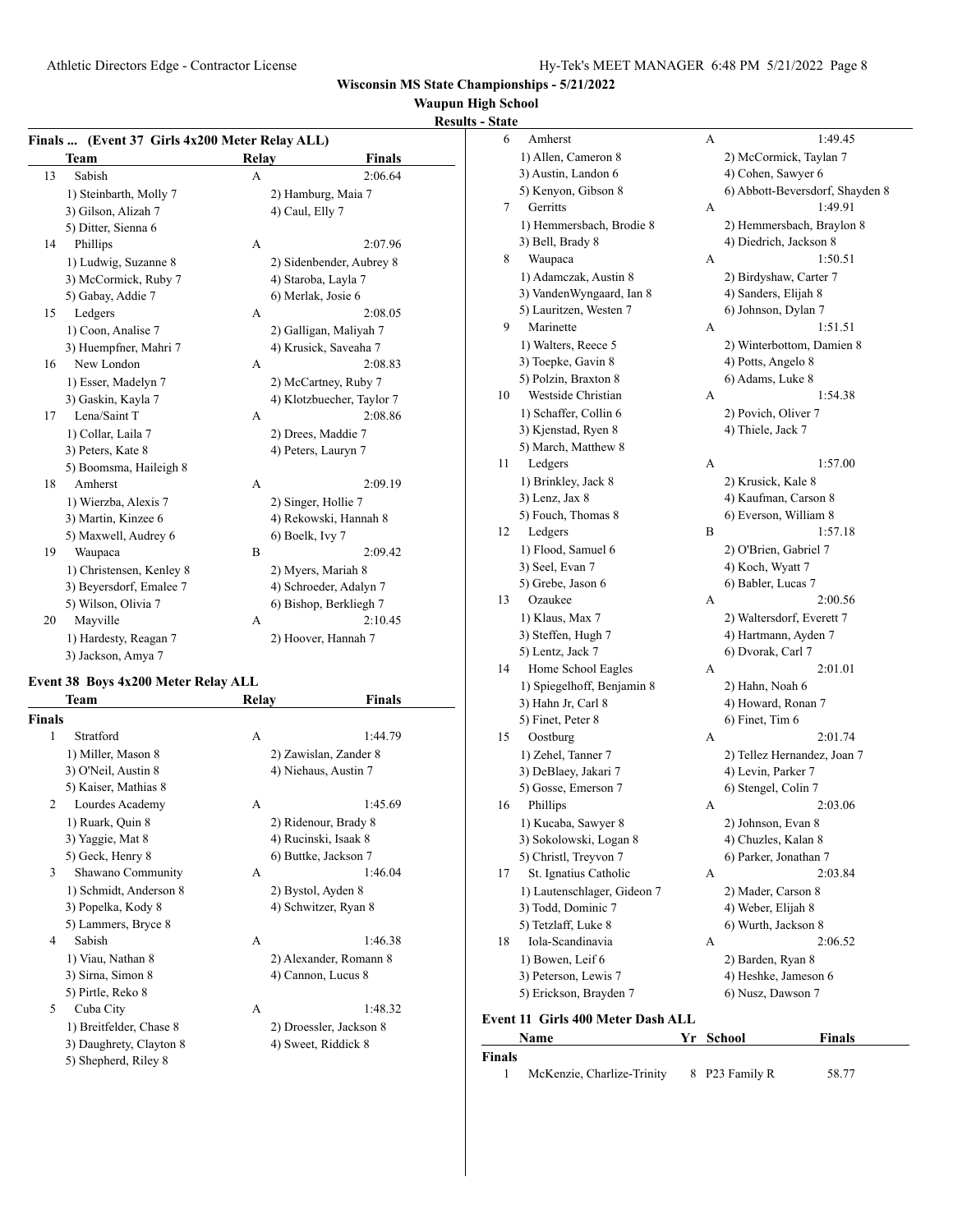**Waupun High School**

| <b>Results - State</b> |
|------------------------|

|               | Finals  (Event 11 Girls 400 Meter Dash ALL) |    |                |               |  |
|---------------|---------------------------------------------|----|----------------|---------------|--|
|               | Name                                        |    | Yr School      | Finals        |  |
| 2             | Gago, Marika                                |    | 8 Flambeau     | 1:02.43       |  |
| 3             | Harper, Leah                                |    | 8 Phillips     | 1:03.03       |  |
| 4             | Thomas, Bella                               |    | 8 Assumption   | 1:03.13       |  |
| 5             | Pronschinske, Kate                          |    | 7 Tri State Ho | 1:04.03       |  |
| 6             | Pfarr, Eliza                                |    | 8 Home School  | 1:04.22       |  |
| 7             | Hackl, Grace                                |    | 8 Xavier       | 1:04.93       |  |
| 8             | Kramer, Karly                               |    | 7 Prairie du C | 1:04.95       |  |
| 9             | Kieselhorst, Brooklyn                       |    | 8 Clarke       | 1:05.52       |  |
| 10            | Werner, Mallorie                            |    | 7 Hortonville  | 1:05.52       |  |
| 11            | Banaszynski, Addison                        |    | 8 St. Ignatius | 1:06.04       |  |
| 12            | Geurts, Josie                               |    | 8 St. John's L | 1:06.29       |  |
| 13            | Paulsen, Riley                              |    | 8 Bartels      | 1:06.32       |  |
| 14            | Motsenbocker, Bree                          |    | 7 Pardeeville  | 1:06.45       |  |
| 15            | Huggett, Giselle                            |    | 8 Merton Area  | 1:06.91       |  |
| 16            | Soukup, Sophia                              |    | 8 Clarke       | 1:07.21       |  |
| 17            | Gritt, Adella                               |    | 8 Riverview (P | 1:07.34       |  |
| 18            | Novak, Faith                                |    | 8 Laona-Wabeno | 1:07.35       |  |
| 19            | Higgins, Claire                             | 7  | St. Mary (Ne   | 1:07.69       |  |
| 20            | Gensler, Maren                              |    | 7 Lake Mills   | 1:07.77       |  |
| 21            | Schreiber, Elise                            |    | 7 St. John's L | 1:07.98       |  |
| 22            | Krouth, Bailey                              |    | 7 Marinette    | 1:08.17       |  |
| 23            | Siniscalchi, Elle                           |    | 8 Edgewood Cam | 1:08.37       |  |
| 24            | Bruning, Brooklyn                           |    | 7 Wild Rose    | 1:08.37       |  |
| 25            | Martin, Dawnyel                             | 8  | Stratford      | 1:08.52       |  |
| 26            | Breen, Madeleine                            | 8  | St. Mary (Ne   | 1:08.82       |  |
| 27            |                                             | 7  | Deerfield      |               |  |
|               | Ledbury, Madilynn                           |    | Manawa         | 1:09.09       |  |
| 28            | Elmhorst, Abby                              | 8  |                | 1:09.63       |  |
| 29            | Austin, Isabella                            | 8  | Cuba City      | 1:10.33       |  |
|               | Event 12 Boys 400 Meter Dash ALL            |    |                |               |  |
|               | Name                                        | Yr | <b>School</b>  | <b>Finals</b> |  |
| <b>Finals</b> |                                             |    |                |               |  |
| 1             | DeLeasky, Ayron                             |    | 8 Phillips     | 55.10         |  |
| 2             | Thiele, Jack                                |    | 7 Westside Chr | 55.56         |  |
| 3             | Zeller, Jovan                               |    | 8 Winneconne   | 55.68         |  |
| 4             | Schlaefer, JT                               |    | 8 Assumption   | 56.35         |  |
| 5             | Vanderlaan, Colton                          | 8  | Amherst        | 56.99         |  |
| 6             | Fonder, Collin                              | 8  | St. John's L   | 57.18         |  |
| 7             | Frischmann, Kyle                            | 8  | Mount Horeb    | 57.81         |  |
| 8             | Plummer, Mavrik                             |    | 8 Unattached   | 58.09         |  |
| 9             | Dehart, Garrett                             |    | 8 Prairie du C | 58.13         |  |
| 10            | Chesebro, Deacon                            |    | 8 Prairie du C | 58.17         |  |
| 11            | Beck, Benjamin                              |    | 8 Iola-Scandin | 58.57         |  |
| 12            | Sidenbender, Kyle                           |    | 8 Phillips     | 59.18         |  |
| 13            | Towne, Jack                                 |    | 8 Unattached   | 59.56         |  |
| 14            | Walton, Dominique                           |    | 7 Clarke       | 59.61         |  |
| 15            | Lashua, Ethan                               |    | 8 Iola-Scandin | 59.89         |  |
| 16            | Shoemaker, Matthias                         |    | 8 Clinton      | 1:00.02       |  |
| 17            | Wollin, Tyler                               | 7  | Lake Mills     | 1:00.31       |  |
| 18            | Breitfelder, Chase                          | 8  | Cuba City      | 1:00.40       |  |
| 19            | Cannon, Lucus                               | 8  | Sabish         | 1:00.58       |  |
| 20            | Jacker, Benacee                             | 8  | Little Chute   | 1:01.08       |  |
| 21            | Hurda, Mason                                | 8  | Mount Horeb    | 1:01.12       |  |
| 22            | Whalen, Connor                              |    | 8 Clinton      | 1:01.18       |  |

| - State       |                                         |    |                |                |
|---------------|-----------------------------------------|----|----------------|----------------|
| 23            | Hrubes, Remington                       |    | 8 Cuba City    | 1:02.06        |
| 24            | Geck, Henry                             |    | 8 Lourdes Acad | 1:02.28        |
| 25            | Grulke, Ayden                           |    | 8 Mayville     | 1:02.97        |
| 26            | Auer, Ethan                             | 8  | St. Mary (Ne   | 1:04.25        |
|               |                                         |    |                |                |
|               | Event 1 Girls 4x100 Meter Relay ALL     |    |                |                |
|               | Team                                    |    | Relay          | Finals         |
| <b>Finals</b> |                                         |    |                |                |
| 1             | Riverview (Plymouth)                    |    | A              | 53.49          |
| 2             | Seymour<br>Xavier                       |    | A              | 54.22          |
| 3<br>4        | Pacelli                                 |    | A              | 54.77          |
| 5             | Waupaca                                 |    | A<br>А         | 54.80<br>55.09 |
| 6             | Fennimore                               |    | A              | 55.13          |
| 7             | Auburndale                              |    | A              | 55.98          |
| 8             | Ledgers                                 |    | C              | 56.01          |
| 9             | Clarke                                  |    | A              |                |
| 10            | Sabish                                  |    | A              | 56.59<br>57.29 |
|               |                                         |    |                |                |
|               | Event 2 Boys 4x100 Meter Relay ALL      |    |                |                |
|               | Team                                    |    | Relay          | Finals         |
| <b>Finals</b> |                                         |    |                |                |
| 1             | Gerritts                                |    | A              | 48.36          |
| 2             | Winneconne                              |    | A              | 49.42          |
| 3             | Stratford                               |    | A              | 49.56          |
| 4             | Hortonville                             |    | A              | 50.22          |
| 5             | Clarke                                  |    | А              | 51.01          |
| 6             | Cuba City                               |    | A              | 52.20          |
| 7             | Phillips                                |    | A              | 52.37          |
| $---$         | River View (Kaukauna)                   |    | А              | <b>DNF</b>     |
| $---$         | Iola-Scandinavia                        |    | A              | DNF            |
| ---           | Lourdes Academy                         |    | A              | DQ             |
|               | <b>Event 13 Girls 800 Meter Run ALL</b> |    |                |                |
|               | Name                                    | Yr | <b>School</b>  | Finals         |
| <b>Finals</b> |                                         |    |                |                |
| 1             | Berger, Emily                           |    | 8 Stampede Wis | 2:23.01        |
| 2             | Babcock, Logan                          |    | 7 20-Unattache | 2:24.01        |
| 3             | Franzmann-Simmert, Ruah                 | 7  | Tri State Ho   | 2:24.16        |
| 4             | Prill, Angelina                         |    | 8 Dodgeland    | 2:29.91        |
| 5             | Knowles, Kalli                          | 8  | Riverview (P   | 2:31.30        |
| 6             | Dolan, Lucy                             | 8  | Assumption     | 2:31.72        |
| 7             | Paulsen, Riley                          | 8  | <b>Bartels</b> | 2:32.42        |
| 8             | Straka, Julia                           | 7  | Mount Horeb    | 2:35.11        |
| 9             | Jaglinski, Jordyn                       | 8  | Assumption     | 2:35.46        |
| 10            | Kuehn, Ruby                             | 7  | St. Mary (Ne   | 2:36.02        |
| 11            | Poppe, Claire                           | 8  | Riverview (P   | 2:37.14        |
| 12            | Vigliotta, Willa                        | 7  | Mount Horeb    | 2:37.56        |
| 13            | Schmidt, Inez                           | 8  | Blue Hills S   | 2:37.78        |
| 14            | Vogel, Taylor                           | 7  | Clarke         | 2:39.37        |
| 15            | Hartjes, Baylee                         | 8  | Assumption     | 2:40.41        |
| 16            | Higgins, Claire                         | 7  | St. Mary (Ne   | 2:41.28        |
| 17            | Soukup, Sophia                          | 8  | Clarke         | 2:41.41        |
| 18            | Volheim, Eliana                         | 8  | Bessie Allen   | 2:41.69        |
| 19            | Harper, Leah                            | 8  | Phillips       | 2:41.88        |
| 20            | Schoenick, Callie                       | 7  | Assumption     | 2:42.00        |
|               |                                         |    |                |                |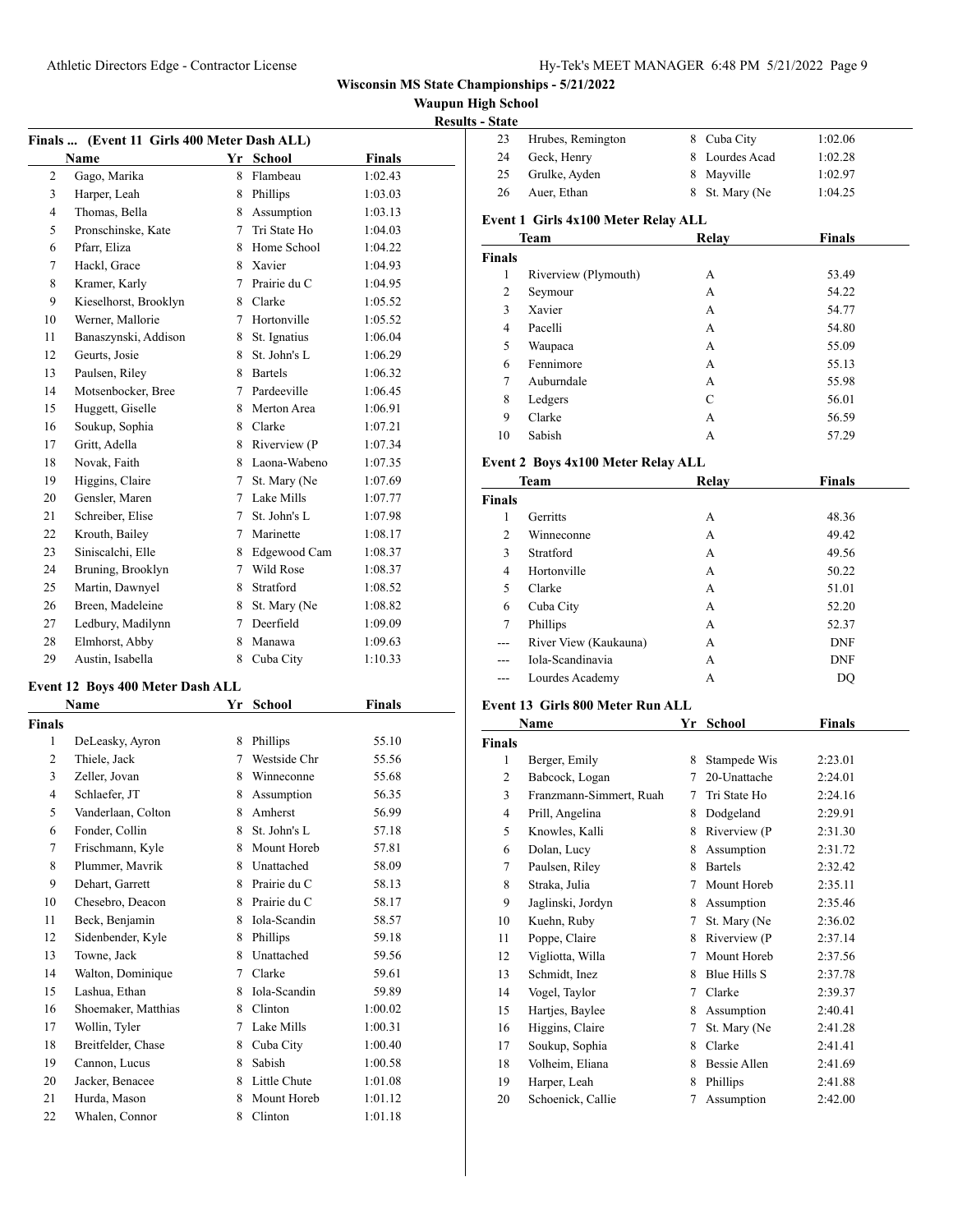Athletic Directors Edge - Contractor License

| Hy-Tek's MEET MANAGER 6:48 PM 5/21/2022 Page 10 |  |  |  |
|-------------------------------------------------|--|--|--|
|-------------------------------------------------|--|--|--|

**Wisconsin MS State Championships - 5/21/2022**

**Waupun High School**

**Results - State**

|                | Finals  (Event 13 Girls 800 Meter Run ALL)     |                 |                  |               |  |  |
|----------------|------------------------------------------------|-----------------|------------------|---------------|--|--|
|                | Name                                           |                 | Yr School        | Finals        |  |  |
| 21             | Long, Amelia                                   |                 | 8 Ripon          | 2:42.73       |  |  |
| 22             | VanGompel, Brooklyn                            |                 | 7 Gerritts       | 2:43.15       |  |  |
| 23             | Christopher, Payton                            |                 | 7 Mineral Poin   | 2:45.20       |  |  |
| 24             | Graumann, Maddie                               |                 | 8 Assumption     | 2:45.97       |  |  |
| 25             | Nadboralski, Lauren                            | $7^{\circ}$     | Johnson Cree     | 2:46.36       |  |  |
| 26             | Broten, Macy                                   |                 | 8 Unattached     | 2:46.84       |  |  |
| 27             | Lewis, Molly                                   |                 | 8 New Holstein   | 2:48.25       |  |  |
| 28             | Ledbury, Madilynn                              |                 | 7 Deerfield      | 2:54.11       |  |  |
| 29             | Eisenschink, Avery                             | $7^{\circ}$     | St. John's L     | 2:54.92       |  |  |
|                | Event 14 Boys 800 Meter Run ALL                |                 |                  |               |  |  |
|                | Name                                           |                 | Yr School        | <b>Finals</b> |  |  |
| <b>Finals</b>  |                                                |                 |                  |               |  |  |
| 1              | Schaefer, Bron                                 | 8               | River View (     | 2:12.38       |  |  |
| 2              | Wenzelow, Grant                                |                 | 8 Winneconne     | 2:12.71       |  |  |
| 3              | Eiden, Luke                                    |                 | 8 Pacelli        | 2:13.86       |  |  |
| $\overline{4}$ | Esterholm, Gavin                               |                 | 8 Phillips       | 2:13.91       |  |  |
| 5              | Beltran, Vicente                               | 8               | Ripon            | 2:14.84       |  |  |
| 6              | Toeppler, Ben                                  | $7^{\circ}$     | St. John's L     | 2:14.86       |  |  |
| 7              | Babler, Lucas                                  |                 | 7 Ledgers        | 2:17.16       |  |  |
| 8              | Podeszwa, Elliot                               |                 | 8 Amherst        | 2:17.21       |  |  |
| 9              | Mansfield, Cade                                |                 | 8 Hortonville    | 2:17.92       |  |  |
| 10             | Voetberg, Donald                               | 8               | 20-Unattache     | 2:18.06       |  |  |
| 11             | Sarbo, Silas                                   |                 | 8 Winneconne     | 2:19.50       |  |  |
| 12             | Daniels, Abram                                 |                 | 8 Hortonville    | 2:21.48       |  |  |
| 13             | Ligman, Nathaniel                              |                 | 8 Clinton        | 2:22.11       |  |  |
| 14             | Annis, Brady                                   | $7\phantom{.0}$ | St Mary's (M     | 2:22.32       |  |  |
| 15             | Blancarte, Dylan                               |                 | 8 Ashland        | 2:22.82       |  |  |
| 16             | Hass, Carson                                   |                 | 8 Mondovi        | 2:25.43       |  |  |
| 17             | Romero, Ryan                                   |                 | 8 Dodgeland      | 2:25.89       |  |  |
| 18             | Bleck, Adam                                    |                 | 8 Gerritts       | 2:28.14       |  |  |
| 19             | Daly, Joseph                                   |                 | 8 New London     | 2:28.78       |  |  |
| 20             | Grimord, Liam                                  |                 | 6 Merton Area    | 2:35.84       |  |  |
| 21             | Londre, Garrett                                | 8               | St. Mary (Ne     | 2:37.23       |  |  |
| 22             | Kaluarachchi, Nethan                           |                 | 6 20-Unattache   | 2:44.16       |  |  |
|                | <b>Event 31 Girls 200 Meter Dash 6th GRADE</b> |                 |                  |               |  |  |
|                | Name                                           |                 | <u>Yr School</u> | <b>Finals</b> |  |  |
| <b>Finals</b>  |                                                |                 |                  |               |  |  |
| 1              | Scheer, Evelyn                                 |                 | 6 Sabish         | 29.64         |  |  |
| $\overline{c}$ | Zerwer, Mirabelle                              |                 | 6 Edgewood Cam   | 29.72         |  |  |
| 3              | Wilcox, Amelia                                 |                 | 6 Bonduel        | 30.05         |  |  |
| 4              | Kristmann, Ella                                |                 | 6 Ledgers        | 30.30         |  |  |
| 5              | Winchester, Allie                              |                 | 6 Lourdes Acad   | 30.52         |  |  |
| 6              | Schmidt, Morgan                                | 6               | Stratford        | 30.62         |  |  |
| 7              | Gleesing, Rilie                                | 6               | Milwaukee Mu     | 31.12         |  |  |
| 8              | Constable, Lia                                 | 6               | Johnson Cree     | 31.35         |  |  |
| 9              | Plamann, Ava                                   |                 | 6 New London     | 31.88         |  |  |
| 10             | Phillips, Hanna                                |                 | 6 River View (   | 32.03         |  |  |
| 11             | Statz Lauper, Adelle                           | 6               | Tri State Ho     | 32.33         |  |  |

| Event 32 Boys 200 Meter Dash 6th GRADE |                                              |    |                      |               |
|----------------------------------------|----------------------------------------------|----|----------------------|---------------|
|                                        | Name                                         |    | Yr School            | Finals        |
| <b>Finals</b>                          |                                              |    |                      |               |
| 1                                      | Biba, Grant                                  |    | 6 Fennimore          | 26.26         |
| 2                                      | Clark, Will                                  |    | 6 St. Ignatius       | 27.58         |
| 3                                      | Huelsbeck, Brenden                           |    | 6 St. Mary (Ne       | 28.21         |
| 4                                      | Vetter, Wade                                 |    | 6 Phillips           | 28.43         |
| 5                                      | Bussen, Karrsen                              |    | 6 Pardeeville        | 28.45         |
| 6                                      | Felts, Owen                                  |    | 6 Manawa             | 28.61         |
| 7                                      | Chesebro, Drake                              |    | 6 Prairie du C       | 28.72         |
| 8                                      | Schaffer, Collin                             |    | 6 Westside Chr       | 29.30         |
| 9                                      | Grebe, Jason                                 |    | 6 Ledgers            | 29.55         |
| 10                                     | Heshke, Jameson                              |    | 6 Iola-Scandin       | 29.68         |
|                                        |                                              |    |                      |               |
|                                        | <b>Event 7 Girls 200 Meter Dash ALL</b>      |    |                      |               |
|                                        | Name                                         |    | Yr School            | <b>Finals</b> |
| Finals                                 |                                              |    |                      |               |
| 1                                      | McKenzie, Charlize-Trinity                   |    | 8 P23 Family R       | 26.81         |
| 2                                      | Lee, Malasia                                 | 7  | Clarke               | 27.19         |
| 3                                      | Gago, Marika                                 |    | 8 Flambeau           | 27.64         |
| 4                                      | Thomas, Bella                                |    | 8 Assumption         | 27.93         |
| 5                                      | Erickson, Lauren                             |    | 8 Xavier             | 28.23         |
| 6                                      | Abel, Reagan                                 |    | 8 Pacelli            | 28.46         |
| 7                                      | Cook, Kira                                   |    | 8 Blue Hills S       | 28.54         |
| 8                                      | Haslett, Makayla                             |    | 6 Sabish             | 28.64         |
| 9                                      | Gaertig, Scarlett                            |    | 8 Ledgers            | 28.70         |
| 10                                     | Birdyshaw, Chamille                          |    | 8 Waupaca            | 28.86         |
|                                        | Event 8 Boys 200 Meter Dash ALL              |    |                      |               |
|                                        | Name                                         |    | Yr School            | <b>Finals</b> |
| Finals                                 |                                              |    |                      |               |
| 1                                      | Rice, Jensen                                 |    | 8 Iola-Scandin       | 24.47         |
| 2                                      | Zeller, Jovan                                |    | 8 Winneconne         | 25.31         |
| 3                                      | Frischmann, Kyle                             |    | 8 Mount Horeb        | 25.36         |
| 4                                      | Westrich, Ryan                               |    | 8 Bonduel            | 25.65         |
| 5                                      | Schlaefer, JT                                |    | 8 Assumption         | 25.71         |
| 6                                      | Patz, Dawson                                 |    | 8 Coleman            | 25.75         |
| 7                                      | Williams, Devon                              | 8. | Milwaukee Mu         | 25.77         |
| 8                                      | Miller, Mason                                | 8  | Stratford            | 25.98         |
| 9                                      | Heimke, Lucas                                |    | 8 Lena/Saint T       | 26.30         |
| 10                                     | Towne, Jack                                  | 8  | Unattached           | 27.48         |
|                                        |                                              |    |                      |               |
|                                        | Event 15 Girls 4x400 Meter Relay ALL<br>Team |    | Relay                | <b>Finals</b> |
| <b>Finals</b>                          |                                              |    |                      |               |
| 1                                      | Pardeeville                                  |    | А                    | 4:29.10       |
|                                        | 1) Becker, McKinley 8                        |    | 2) Jenkins, Kenna 6  |               |
|                                        | 3) Motsenbocker, Bree 7                      |    | 4) Bruflat, Mariah 7 |               |
|                                        | 5) Sween, Sydney 7                           |    | 6) Gard, Haley 7     |               |
| 2                                      | Bonduel                                      |    | А                    | 4:33.16       |
|                                        | 1) Westrich, Peyton 6                        |    | 2) Wilcox, Amelia 6  |               |
|                                        | 3) Wondra, Mariah 8                          |    | 4) Schnell, Cierra 8 |               |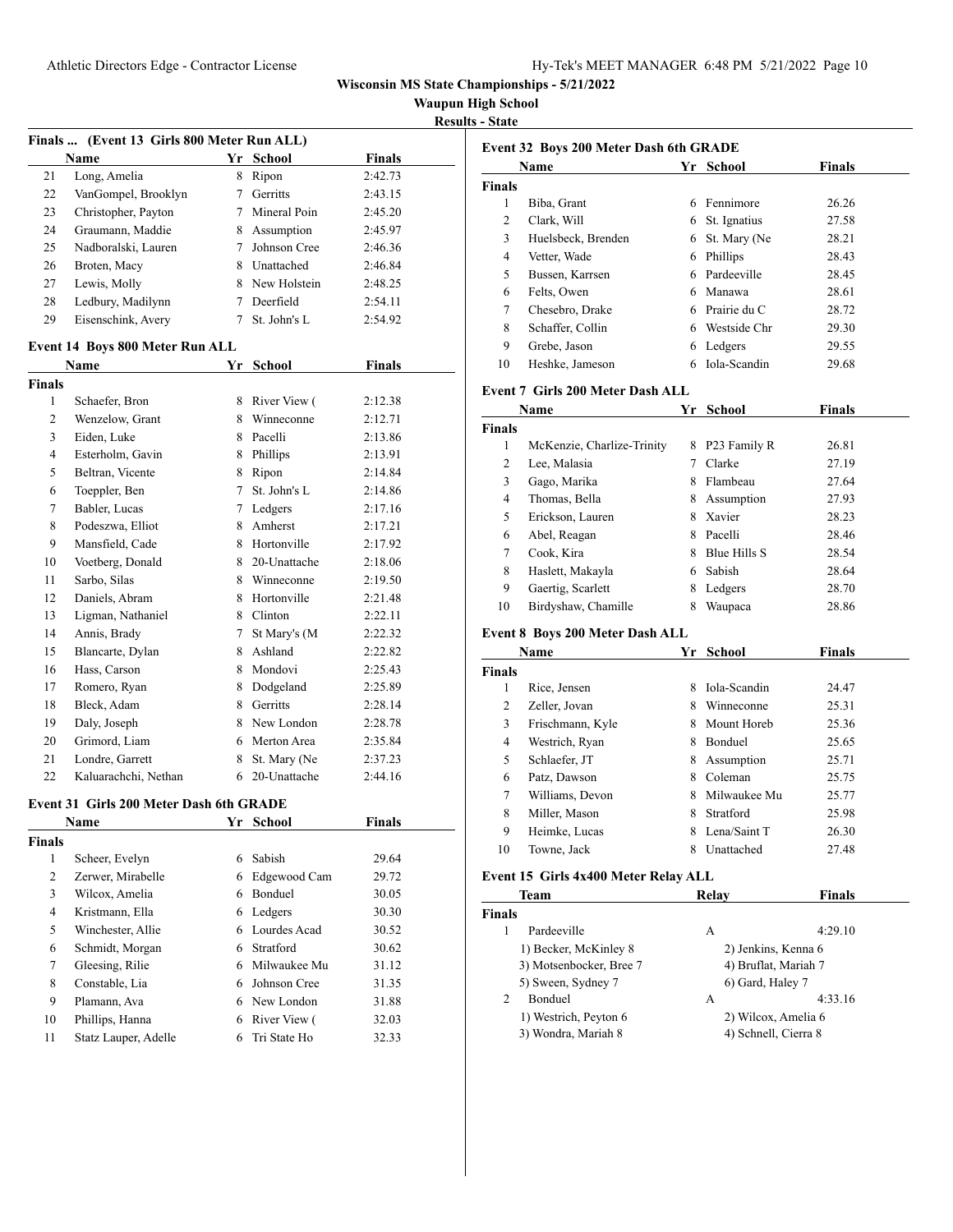# **Waupun High School**

| <b>Results - State</b> |
|------------------------|
|------------------------|

|    | Finals  (Event 15 Girls 4x400 Meter Relay ALL) |              |                                         |
|----|------------------------------------------------|--------------|-----------------------------------------|
|    | Team                                           | <b>Relay</b> | <b>Finals</b>                           |
| 3  | Xavier                                         | А            | 4:34.95                                 |
|    | 1) Basehoar, Caroline 8                        |              | 2) Hackl, Grace 8                       |
|    | 3) Lambie, Raena 7                             |              | 4) Linsmeyer, Hannah 7                  |
|    | 5) Hacker, Madi 8                              |              | 6) Simon, Lexi 8                        |
| 4  | Auburndale                                     | А            | 4:35.61                                 |
|    | 1) Anderson, Marti 6                           |              | 2) Hasenohrl, Gracie 7                  |
|    | 3) Wolf, Alivia 7                              |              | 4) Hasenohrl, Rose 7                    |
|    | 5) Richardson, Alayna 7                        |              |                                         |
| 5  | Prairie du Chien                               | А            | 4:37.73                                 |
|    | 1) Kramer, Karly 7                             |              | 2) Gebhard, Kate 8                      |
|    | 3) Gelo, Aspen 6                               |              | 4) Gates, Makenzie 8                    |
|    | 5) Schneider, Elle 8                           |              |                                         |
| 6  | Phillips                                       | А            | 4:38.05                                 |
|    |                                                |              |                                         |
|    | 1) Kurth, Katelyn 7                            |              | 2) Mesko, Brielle 8                     |
|    | 3) Gabay, Addie 7                              |              | 4) Harper, Leah 8<br>6) Merlak, Josie 6 |
|    | 5) Sidenbender, Aubrey 8                       |              |                                         |
| 7  | Assumption                                     | А            | 4:38.34                                 |
|    | 1) Dolan, Lucy 8                               |              | 2) Graumann, Maddie 8                   |
|    | 3) Hartjes, Baylee 8                           |              | 4) Jaglinski, Jordyn 8                  |
|    | 5) Schoenick, Callie 7                         |              |                                         |
| 8  | Gerritts                                       | А            | 4:38.45                                 |
|    | 1) VanGompel, Brooklyn 7                       |              | 2) Bruch, Gaby 8                        |
|    | 3) Vandenberg, Brooke 8                        |              | 4) Luedke, Breckan 7                    |
|    | 5) Tesch, Emma 8                               |              |                                         |
| 9  | Clarke                                         | А            | 4:39.25                                 |
|    | 1) VanWychen, Mikayla 8                        |              | 2) Baumann, Payten 7                    |
|    | 3) Vogel, Taylor 7                             |              | 4) Kieselhorst, Brooklyn 8              |
|    | 5) Soukup, Sophia 8                            |              |                                         |
| 10 | St. Mary (Neenah)                              | А            | 4:40.17                                 |
|    | 1) Higgins, Claire 7                           |              | 2) Janssen, Halle 7                     |
|    | 3) Breen, Madeleine 8                          |              | 4) Kuehn, Ruby 7                        |
|    | 5) Dwyer, Daphne 6                             |              |                                         |
| 11 | Dodgeland                                      | А            | 4:40.47                                 |
|    | 1) Wieneke, Charlee 7                          |              | 2) Firari, Bella 8                      |
|    | 3) Reinwald, NikkiMae 7                        |              | 4) Prill, Angelina 8                    |
|    | 5) Garcia, Alexandra 8                         |              | 6) Draeger, Brina 8                     |
| 12 | Tri State Homeschool                           | А            | 4:41.54                                 |
|    | 1) Pratt, Caitlyn 8                            |              | 2) Statz Lauper, Adelle 6               |
|    | 3) Franzmann-Simmert, Ruah 7                   |              | 4) Pronschinske, Kate 7                 |
| 13 | Mineral Point                                  | А            | 4:42.69                                 |
|    | 1) Christopher, Payton 7                       |              | 2) Houtakker, Lilly 7                   |
|    | 3) Ingwell, Ava 7                              |              | 4) Schuette, Faye 7                     |
| 14 | Riverview (Plymouth)                           | А            | 4:43.15                                 |
|    | 1) Gritt, Adella 8                             |              | 2) Poppe, Claire 8                      |
|    | 3) Schuenemann, Megan 8                        |              | 4) Knowles, Kalli 8                     |
|    | 5) Lodl, Ivy 7                                 |              | 6) Kleiber, Keira 7                     |
| 15 | Central Wisc                                   | А            | 4:48.42                                 |
|    | 1) Perry, Ellie 7                              |              | 2) Ruis, Lauren 8                       |
|    | 3) Schouten, Jenna 7                           |              | 4) Ten Napel, Abbie 7                   |
|    | 5) Westra, Kate 7                              |              | 6) Abel, Hannah 6                       |
| 16 | Stratford                                      | А            | 4:51.41                                 |
|    | 1) Skaya, Avery 7                              |              | 2) Jochimsen, Jaela 7                   |
|    | 3) McHugh, Kaylie 8                            |              | 4) Martin, Dawnyel 8                    |
|    | 5) Dabbert, Lily 8                             |              | 6) Martin, Megan 6                      |
|    |                                                |              |                                         |

| - State          |                                     |       |                           |
|------------------|-------------------------------------|-------|---------------------------|
| 17               | Shawano Community                   | А     | 4:55.79                   |
|                  | 1) Preston, Arica 7                 |       | 2) Nelson, Macey 8        |
|                  | 3) Otto, Callie 7                   |       | 4) Hendricks, Bailey 8    |
|                  | 5) Bystol, Natalie 8                |       | 6) Seehafer, Lauren 7     |
| 18               | St. John's L                        | А     | 4:59.12                   |
|                  | 1) Des Jardins, Lucy 7              |       | 2) Eisenschink, Avery 7   |
|                  | 3) Geurts, Josie 8                  |       | 4) Schreiber, Elise 7     |
| 19               | Wild Rose                           | А     | 4:59.56                   |
|                  |                                     |       |                           |
|                  | 1) Bahr, Cali 8                     |       | 2) Quick, Riley 8         |
|                  | 3) Tratz, Ella 8                    |       | 4) Bruning, Brooklyn 7    |
|                  | 5) Ballinger, Rachel 7              |       | 6) Hottenstein, Suryiah 6 |
| 20               | Iola-Scandinavia                    | А     | 5:05.17                   |
|                  | 1) Timdal, Paige 8                  |       | 2) Printz, Ava 8          |
|                  | 3) Weinreis, Avah 8                 |       | 4) Schrank, Revyn 7       |
|                  | 5) Koch, Ruby 8                     |       | 6) Eisch-Wood, Eliana 7   |
|                  | Event 16 Boys 4x400 Meter Relay ALL |       |                           |
|                  | Team                                | Relay | <b>Finals</b>             |
| Finals           |                                     |       |                           |
| 1                | St. John's L                        | A     | 3:56.68                   |
|                  | 1) Fonder, Collin 8                 |       | 2) Trzebiatowski, Ryan 8  |
|                  | 3) Effa, Cooper 8                   |       | 4) Toeppler, Ben 7        |
| 2                | Phillips                            | А     | 3:58.05                   |
|                  | 1) Edwards, Josh 6                  |       | 2) Heikinnen, JJ 8        |
|                  | 3) DeLeasky, Ayron 8                |       | 4) Esterholm, Gavin 8     |
|                  | 5) Sidenbender, Kyle 8              |       |                           |
| 3                | Amherst                             | A     | 4:00.35                   |
|                  | 1) Graham, Milo 8                   |       | 2) Kazda, Ayden 8         |
|                  | 3) Podeszwa, Elliot 8               |       | 4) Vanderlaan, Colton 8   |
| 4                | Prairie du Chien                    | А     | 4:00.70                   |
|                  |                                     |       |                           |
|                  | 1) Landt, Ashton 8                  |       | 2) Dehart, Garrett 8      |
|                  | 3) Kramer, Samuel 8                 |       | 4) Chesebro, Deacon 8     |
|                  | 5) Pitzer, Asher 8                  |       | 6) Duha, Steven 8         |
| 5                | Winneconne                          | А     | 4:02.68                   |
|                  | 1) Sarbo, Silas 8                   |       | 2) Wenzelow, Grant 8      |
|                  | 3) Quigley, Ryan 7                  |       | 4) Lang, Andon 8          |
| 6                | Bessie Allen                        | А     | 4:07.38                   |
|                  | 1) Logan, Kaleb 8                   |       | 2) Skaar, Alexander 8     |
|                  | 3) Garcia, Garrett 8                |       | 4) Schraufnagel, Kaisyn 8 |
|                  | 5) Feucht, Austin 8                 |       |                           |
| $\boldsymbol{7}$ | DeForest Area                       | А     | 4:07.47                   |
|                  | 1) Dobbs, Mason 8                   |       | 2) Parker, Wyatt 8        |
|                  | 3) Tanner, Lucas 8                  |       | 4) Gardner, Max 8         |
| 8                | Iola-Scandinavia                    | А     | 4:09.91                   |
|                  | 1) Lashua, Ethan 8                  |       | 2) Zielke, Alex 7         |
|                  | 3) Loken, Korz 7                    |       | 4) Beck, Benjamin 8       |
|                  | 5) Thulien, Jaric 7                 |       | 6) Vater, Henry 7         |
| 9                | Ashland                             | А     | 4:12.79                   |
|                  | 1) Blancarte, Dylan 8               |       | 2) Blancarte, Tristan 8   |
|                  | 3) Gomez, Milo 8                    |       | 4) Eliason, Isaac 8       |
| 10               | St Mary's (Marathon)                | А     | 4:16.33                   |
|                  | 1) Annis, Brady 7                   |       | 2) Hoenisch, Nathan 8     |
|                  | 3) Hoenisch, Luke 8                 |       | 4) Tylinski, Fred 7       |
|                  | 5) Baumann, Briggs 8                |       | 6) Kaiser, Alex 8         |
|                  |                                     |       |                           |
|                  |                                     |       |                           |
|                  |                                     |       |                           |
|                  |                                     |       |                           |
|                  |                                     |       |                           |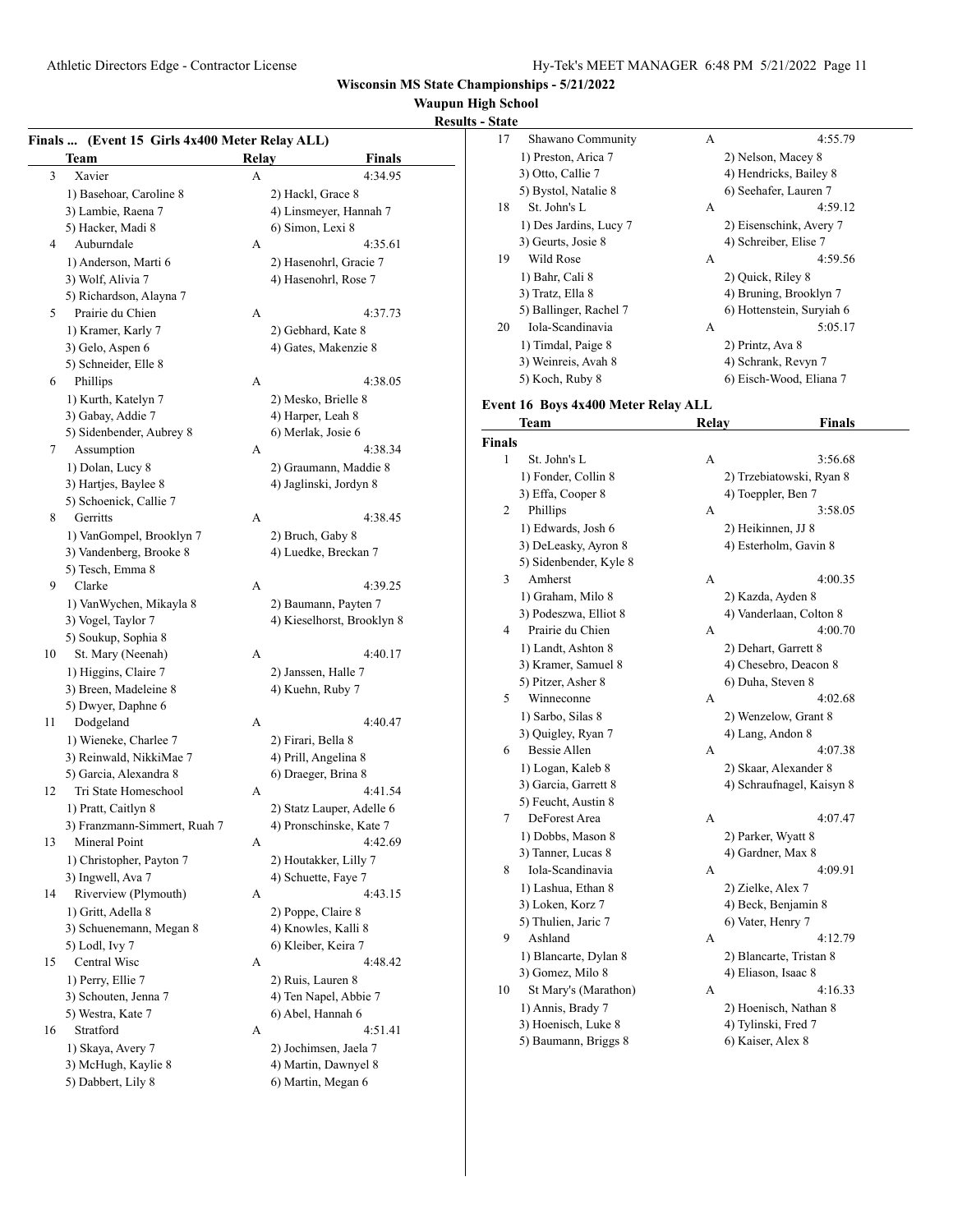#### **High School Results** - State

|                |                                               |   |                        |                           | <b>Waupun E</b> |
|----------------|-----------------------------------------------|---|------------------------|---------------------------|-----------------|
|                |                                               |   |                        |                           | <b>Results</b>  |
|                | Finals  (Event 16 Boys 4x400 Meter Relay ALL) |   |                        |                           |                 |
|                | Team                                          |   | Relay                  | <b>Finals</b>             |                 |
| 11             | Shawano Community                             |   | A                      | 4:16.81                   |                 |
|                | 1) Hodkiewicz, Dane 8                         |   | 2) Gonzales, Joshua 8  |                           |                 |
|                | 3) Bystol, Ayden 8                            |   | 4) Kuehl, Josiah 7     |                           |                 |
|                | 5) Schmidt, Anderson 8                        |   | 6) Popelka, Kody 8     |                           |                 |
| 12             | Stratford                                     |   | А                      | 4:21.32                   |                 |
|                | 1) Schoenfuss, Matthew 6                      |   | 2) Kreft, Connor 7     |                           |                 |
|                | 3) Heeg, Henry 6                              |   | 4) Niehaus, Austin 7   |                           |                 |
|                | 5) Kaiser, Mathias 8                          |   |                        |                           |                 |
| 13             | Mayville                                      |   | A                      | 4:24.96                   |                 |
|                | 1) Zitlow, Brady 8                            |   |                        | 2) Mittelstadt, Emerson 8 |                 |
|                | 3) Baker, Landon 8                            |   | 4) Grulke, Ayden 8     |                           |                 |
| 14             | Lourdes Academy                               |   | A                      | 4:25.00                   |                 |
|                | 1) Buttke, Jackson 7                          |   | 2) Geck, Henry 8       |                           |                 |
|                | 3) Neuens, Lucas 7                            |   | 4) Achterberg, Henry 7 |                           |                 |
|                | 5) Ridenour, Brady 8                          |   | 6) Ruark, Quin 8       |                           |                 |
| 15             | Laconia                                       |   | А                      | 4:25.44                   |                 |
|                |                                               |   | 2) Mattheis, Mac 8     |                           |                 |
|                | 3) Wiese, Brody 8                             |   | 4) Van Beek, Ethan 8   |                           |                 |
|                | 5) Gillett, Macland 8                         |   |                        |                           |                 |
| 16             | St. Mary (Neenah)                             |   | A                      | 4:26.61                   |                 |
|                | 1) Post, Gavin 7                              |   | 2) DeWitt, Owen 6      |                           |                 |
|                | 3) Londre, Garrett 8                          |   | 4) Auer, Ethan 8       |                           |                 |
|                | 5) Hall, Jacob 8                              |   |                        |                           |                 |
| 17             | Central Wisc                                  |   | A                      | 4:31.48                   |                 |
|                | 1) Walker, Griffon 7                          |   | 2) Mulder, Carson 8    |                           |                 |
|                | 3) Mulder, Gibsen 7                           |   | 4) Buwalda, Dylan 7    |                           |                 |
|                | 5) Jansma, Jayden 7                           |   | 6) TenNapel, Caleb 6   |                           |                 |
| 18             | Ledgers                                       |   | A                      | 4:33.51                   |                 |
|                | 1) O'Brien, Gabriel 7                         |   | 2) Seel, Evan 7        |                           |                 |
|                | 3) Twohig, Cleary 7                           |   | 4) Babler, Lucas 7     |                           |                 |
| 19             | Assumption                                    |   | A                      | 4:44.92                   |                 |
|                | 1) Hartjes, Reed 6                            |   | 2) Daliege, Aiden 7    |                           |                 |
|                | 3) Jacoby, Aaron 8                            |   | 4) Zacher, Harrison 6  |                           |                 |
| 20             | Cuba City                                     |   | А                      | 4:46.59                   |                 |
|                | 1) Loeffelholz, Landon 7                      |   | 2) Lange, Tucker 7     |                           |                 |
|                | 3) Yoose, Wyatt 7                             |   | 4) Shelliam, Kadin 8   |                           |                 |
|                |                                               |   |                        |                           |                 |
|                | Event 17 Girls High Jump ALL                  |   |                        |                           |                 |
|                | <b>Name</b>                                   |   | Yr School              | <b>Finals</b>             |                 |
| <b>Finals</b>  |                                               |   |                        |                           |                 |
| 1              | Berryman, Rylee                               | 8 | Deerfield              | 5-01.00                   |                 |
| $\overline{c}$ | Smith, Ayden                                  | 8 | Hortonville            | 5-00.00                   |                 |
| 3              | Kostreva, Vivian                              | 8 | Coleman                | 4-10.00                   |                 |
| 4              | Robinson, Skye                                | 7 | Deerfield              | 4-06.00                   |                 |

4 Kedinger, Claire 7 New London 4-06.00 4 Theune, Aubree 7 Oostburg J4-06.00 5 PeganVega, Isabel 8 Gerritts J4-06.00 5 Kramer, Karly 7 Prairie du C J4-06.00 5 Handschke, Jenna 8 New London J4-06.00 5 Gaertig, Scarlett 8 Ledgers J4-06.00 9 Wik, Anneli 8 Mount Horeb J4-06.00 9 Hruska, Katerina 8 20-Unattache J4-06.00 13 Kling, Taylor 8 Waupaca 4-04.00 13 Cook, Piper 8 Edgewood Cam 4-04.00

| otate |                       |   |              |         |
|-------|-----------------------|---|--------------|---------|
| 13    | Loynes, Jasline       | 8 | Ledgers      | 4-04.00 |
| 13    | Gard, Haley           | 7 | Pardeeville  | 4-04.00 |
| 13    | Schoonover, Ava       | 8 | Clinton      | 4-04.00 |
| 13    | Cox, Aliya            | 6 | Coleman      | 4-04.00 |
| 19    | Vande Voort, Ashlynn  | 8 | St. Ignatius | 4-02.00 |
| 19    | Kulow, Hannah         | 6 | Lake Mills   | 4-02.00 |
| 19    | Sanders, Audrey       | 7 | Waupun       | 4-02.00 |
| 19    | Rakow, Macy           | 6 | Lena/Saint T | 4-02.00 |
| 19    | Giofreddi, Allie      | 7 | Xavier       | 4-02.00 |
| 19    | Wiedenfeld, Greta     | 8 | Lake Mills   | 4-02.00 |
| 19    | Finley, Kit           | 8 | Mineral Poin | 4-02.00 |
| 19    | Isenbarger, Charlotte | 8 | Edgewood Cam | 4-02.00 |
| ---   | Atkinson, Gracie      | 8 | New Glarus   | NH      |
| ---   | Engel, Breanne        | 8 | Hortonville  | NH      |
| ---   | Harris, McKenzie      | 8 | Cuba City    | NH      |
| ---   | VanErmen, Ella        | 8 | Coleman      | NH      |
| ---   | Bystol, Natalie       | 8 | Shawano Comm | NΗ      |
| ---   | Werner, Mallorie      | 7 | Hortonville  | ΝH      |

### **Event 18 Boys High Jump ALL**

|                | Name                 | Yr     | <b>School</b>  | <b>Finals</b> |  |
|----------------|----------------------|--------|----------------|---------------|--|
| <b>Finals</b>  |                      |        |                |               |  |
| 1              | Thuecks, Ashton      |        | 8 New Holstein | 5-07.00       |  |
| $\overline{c}$ | Daniels, Abram       | 8      | Hortonville    | 5-06.00       |  |
| 3              | VanRossum, Calvin    |        | 8 Little Chute | 5-04.00       |  |
| 4              | Effa, Cooper         |        | 8 St. John's L | J5-04.00      |  |
| 5              | Pendleton, Spencer   | 8.     | Gerritts       | 5-02.00       |  |
| 5              | Wilkinson, Keagan    | 8      | Hortonville    | 5-02.00       |  |
| 5              | Cannon, Lucus        | 8      | Sabish         | 5-02.00       |  |
| 8              | Thomson, Zander      | 8      | Lena/Saint T   | J5-02.00      |  |
| 9              | Vanderlaan, Colton   |        | 8 Amherst      | 5-00.00       |  |
| 9              | Bindl, Drew          |        | 8 Edgewood Cam | 5-00.00       |  |
| 9              | Skroch, Wyatt        |        | 8 Mondovi      | 5-00.00       |  |
| 12             | Weyenberg, Kavanaugh |        | 8 River View ( | J5-00.00      |  |
| 13             | Westbrook, Ezra      | 8      | Prairie du C   | J5-00.00      |  |
| 14             | Schmidt, Anderson    | 8      | Shawano Comm   | J5-00.00      |  |
| 14             | Mittelstadt, Emerson |        | 8 Mayville     | J5-00.00      |  |
| 16             | Mansfield, Cade      | 8      | Hortonville    | $4 - 10.00$   |  |
| 16             | Oberstadt, Reid      |        | 8 New London   | 4-10.00       |  |
| 16             | Nachreiner, Michael  |        | 8 Bartels      | 4-10.00       |  |
| 16             | Daly, Joseph         |        | 8 New London   | 4-10.00       |  |
| 20             | Birdyshaw, Carter    |        | 7 Waupaca      | J4-10.00      |  |
| 20             | Parker, Wyatt        | 8      | DeForest Are   | J4-10.00      |  |
| 22             | Bowers, Joey         | 8      | <b>Bartels</b> | J4-10.00      |  |
| 22             | Mohorne, Taylor      | 6.     | Clarke         | J4-10.00      |  |
| 22             | Fouch, Thomas        |        | 8 Ledgers      | J4-10.00      |  |
| 25             | Torres, Xavier       |        | 8 Cuba City    | J4-10.00      |  |
| 26             | Liermann, Kyle       | $\tau$ | Ozaukee        | 4-08.00       |  |
| 26             | Vandergalien, Rowen  |        | 8 Adams-Friend | 4-08.00       |  |
| 26             | Dorow-Wagner, Deegan |        | 8 Lena/Saint T | 4-08.00       |  |
| 29             | Brinkley, Jack       |        | 8 Ledgers      | J4-08.00      |  |
| 29             | Gilbertson, Henry    | 8      | Tri State Ho   | J4-08.00      |  |
| 31             | Popovich, Jayden     | 8      | Ashland        | J4-08.00      |  |
|                | Graham, Milo         | 8      | Amherst        | NH            |  |
| ---            | Tetzlaff, Luke       | 8      | St. Ignatius   | NΗ            |  |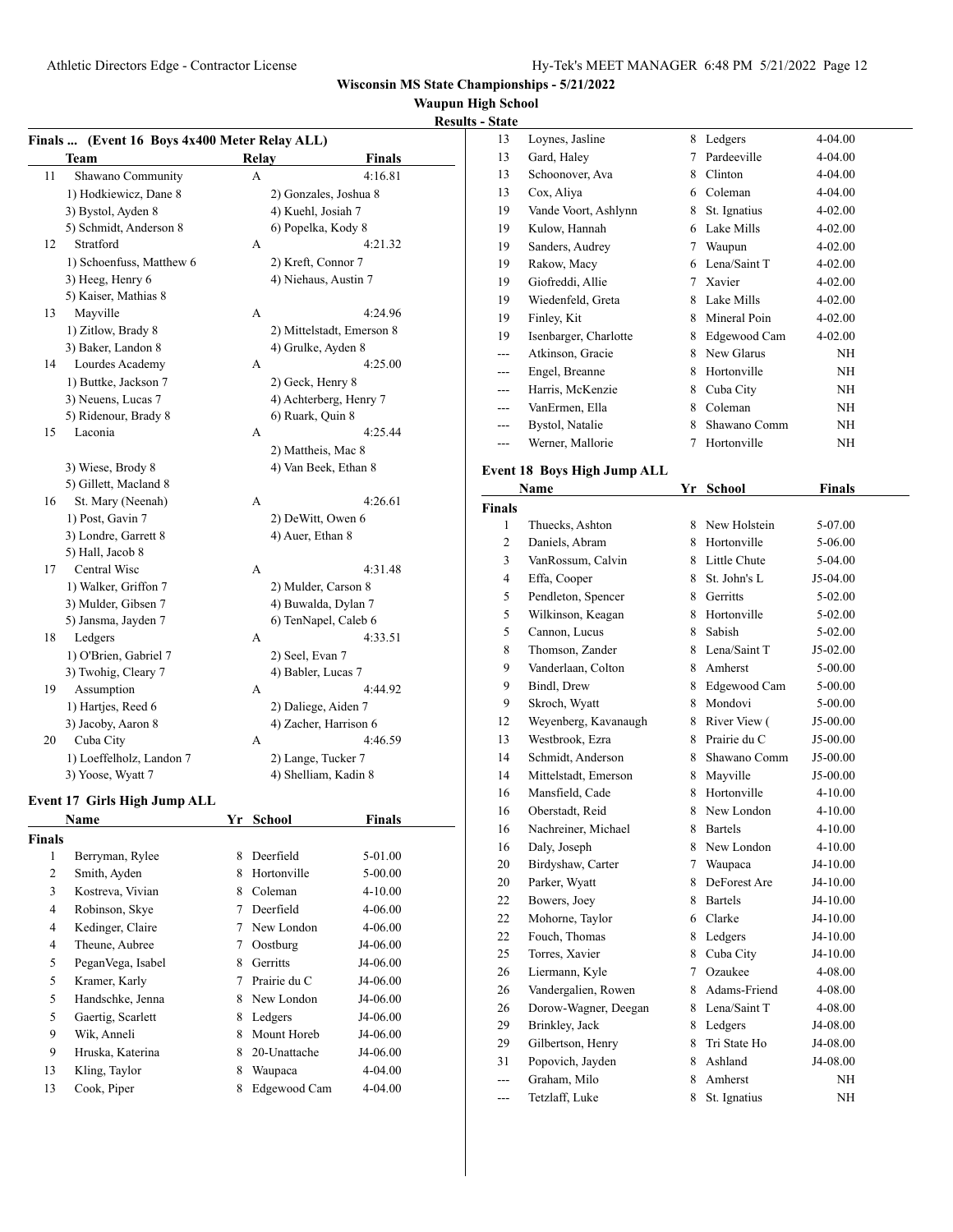**Waupun High School**

|--|

| <b>Event 19 Girls Pole Vault ALL</b> |                                     |    |                |               |  |  |
|--------------------------------------|-------------------------------------|----|----------------|---------------|--|--|
|                                      | Name                                |    | Yr School      | Finals        |  |  |
| Finals                               |                                     |    |                |               |  |  |
| 1                                    | Betka, Kylah                        | 8. | Crivitz        | 8-06.00       |  |  |
| 2                                    | Gago, Mya                           |    | 8 Flambeau     | 8-00.00       |  |  |
| 2                                    | Truckey, Kendal                     |    | 7 Coleman      | 8-00.00       |  |  |
| 2                                    | Reinwald, NikkiMae                  |    | 7 Dodgeland    | 8-00.00       |  |  |
| 5                                    | Schmidt, Inez                       |    | 8 Blue Hills S | 7-06.00       |  |  |
| 6                                    | Bingen, Alexis                      |    | 8 Dodgeland    | 7-00.00       |  |  |
| 7                                    | Hasenohrl, Gracie                   |    | 7 Auburndale   | 6-06.00       |  |  |
| 8                                    | Hafenstein, Kendall                 |    | 7 Dodgeland    | J6-06.00      |  |  |
| 9                                    | Scheuerman, Hadley                  |    | 8 Crivitz      | $6 - 00.00$   |  |  |
| 10                                   |                                     |    |                |               |  |  |
|                                      | Ludwig, Suzanne                     |    | 8 Phillips     | J6-00.00      |  |  |
| 11                                   | Justmann, Alex                      | 7  | Dodgeland      | 5-06.00       |  |  |
| 12                                   | Baumann, Bristal                    | 6  | St Mary's (M   | J5-06.00      |  |  |
| 13                                   | Pronschinske, Kate                  | 7  | Tri State Ho   | J5-06.00      |  |  |
| $\overline{a}$                       | Schneider, Mayven                   | 7  | St Mary's (M   | NΗ            |  |  |
|                                      | <b>Event 20 Boys Pole Vault ALL</b> |    |                |               |  |  |
|                                      | <b>Name</b>                         |    | Yr School      | <b>Finals</b> |  |  |
| <b>Finals</b>                        |                                     |    |                |               |  |  |
| 1                                    | Virnig, Ben                         |    | 8 Phillips     | 11-00.00      |  |  |
| 2                                    | Zemke, Trey                         |    | 8 Winneconne   | 8-00.00       |  |  |
| 3                                    | Pitzer, Asher                       |    | 8 Prairie du C | 7-06.00       |  |  |
| 4                                    | Tylinski, Fred                      |    | 7 St Mary's (M | 6-06.00       |  |  |
| 4                                    | Brunning, Josyah                    |    | 8 Prairie du C | $6 - 06.00$   |  |  |
| 6                                    | Hoenisch, Luke                      |    | 8 St Mary's (M | $6 - 00.00$   |  |  |
| 7                                    | Parker, Boomsma                     |    | 6 Lena/Saint T | J6-00.00      |  |  |
| 7                                    | Annis, Brady                        | 7  | St Mary's (M   | J6-00.00      |  |  |
| 9                                    | Brayden, Graef                      | 6  | Lena/Saint T   | $J6-00.00$    |  |  |
|                                      |                                     |    |                |               |  |  |
|                                      | <b>Event 21 Girls Long Jump ALL</b> |    |                |               |  |  |
|                                      | Name                                |    | Yr School      | <b>Finals</b> |  |  |
| <b>Finals</b>                        |                                     |    |                |               |  |  |
| 1                                    | Gago, Marika                        |    | 8 Flambeau     | 15-08.75      |  |  |
| 2                                    | Borchardt, Michielah                |    | 8 Mayville     | 15-03.75      |  |  |
| 3                                    | Atkinson, Gracie                    |    | 8 New Glarus   | 14-11.25      |  |  |
| 4                                    | Ritchie, Brooklyn                   |    | 7 Fennimore    | 14-10.50      |  |  |
| 5                                    | Sherden, Brianna                    | 7  | Stratford      | 14-09.25      |  |  |
| 6                                    | VanderGalien, Lindsay               | 8  | Randolph       | 14-08.00      |  |  |
| 7                                    | Wos, Ellyson                        | 8  | Unattached     | 14-07.00      |  |  |
| 8                                    | Hockerman, Kayden                   | 8  | Westfield/Mo   | 14-06.00      |  |  |
| 9                                    | Thompson, Jill                      | 7  | Cambridge      | 14-03.00      |  |  |
| 10                                   | Schnell, Cierra                     | 8  | Bonduel        | 14-01.25      |  |  |
| 11                                   | Villarreal, Janell                  | 8  | Randolph       | 14-01.00      |  |  |
| 12                                   | Cook, Kaelyn                        | 8  | Lena/Saint T   | 13-11.50      |  |  |
| 13                                   | Kuehn, Ruby                         | 7  | St. Mary (Ne   | 13-09.25      |  |  |
| 14                                   | Vande Voort, Ashlynn                | 8  | St. Ignatius   | 13-06.00      |  |  |
| 15                                   | Martens, Molly                      | 8  | Waupaca        | 13-05.50      |  |  |
| 16                                   | Meyers, Avena                       | 7  | Mount Horeb    | 13-05.00      |  |  |
| 17                                   | Berrens, Brooklyn                   | 8  | Iola-Scandin   | 13-04.50      |  |  |
| 18                                   | Hafenstein, Kendall                 | 7  | Dodgeland      | 13-03.75      |  |  |
| 19                                   | Ingwell, Ava                        | 7  | Mineral Poin   | 13-03.00      |  |  |
| 20                                   | Elmhorst, Abby                      | 8  | Manawa         | 13-02.00      |  |  |
| 21                                   | Cook, Kira                          | 8  | Blue Hills S   | 12-08.50      |  |  |

| ∼ີ             |                                    |        |                |               |
|----------------|------------------------------------|--------|----------------|---------------|
| 22             | Heitpas, Bryce                     | $\tau$ | Xavier         | 12-07.00      |
| 23             | Houtakker, Lilly                   | 7      | Mineral Poin   | 12-04.00      |
| 24             | Janssen, Halle                     | 7      | St. Mary (Ne   | 12-01.50      |
| 25             | Hebert, Jasmine                    | $\tau$ | Auburndale     | 12-01.25      |
| 26             | Marx, Camdyn                       | 8      | Gerritts       | 11.00         |
|                | <b>Event 22 Boys Long Jump ALL</b> |        |                |               |
|                | Name                               |        | Yr School      | <b>Finals</b> |
| Finals         |                                    |        |                |               |
| 1              | Weyenberg, Kavanaugh               | 8      | River View (   | 18-09.00      |
| $\overline{c}$ | Heimke, Lucas                      |        | 8 Lena/Saint T | 18-04.50      |
| 3              | Breit, Coltan                      |        | 8 Stratford    | 18-02.00      |
| 4              | Zeller, Jovan                      |        | 8 Winneconne   | 17-08.00      |
| 5              | Griffin, Ethan                     |        | 8 Cuba City    | 17-05.75      |
| 6              | Seffrood, Ethan                    |        | 8 New Glarus   | 17-05.25      |
| 7              | Rucinski, Isaak                    |        | 8 Lourdes Acad | 17-01.25      |
| 8              | Towne, Jack                        |        | 8 Unattached   | 16-05.50      |
| 9              | Patz, Dawson                       |        | 8 Coleman      | 16-04.25      |
| 10             | Bimmel, Gage                       |        | 8 Oostburg     | 16-03.75      |
| 11             | Frischmann, Kyle                   |        | 8 Mount Horeb  | 16-02.50      |
| 12             | Neuens, Lucas                      |        | 7 Lourdes Acad | 15-11.00      |
| 13             | Heise, Nolan                       |        | 8 Manawa       | 15-09.75      |
| 14             | Tande-Habich, Kamden               |        | 7 Lake Mills   | 15-09.50      |
| 15             | Ukwuorji, Gideon                   |        | 8 Home School  | 15-09.25      |
| 16             | Dane, Xander                       |        | 8 Pacelli      | 15-08.75      |
| 17             | Bystol, Ayden                      | 8      | Shawano Comm   | 15-07.00      |
| 18             | Schmidt, Anderson                  | 8      | Shawano Comm   | 15-06.00      |
| 19             | Schlaefer, JT                      | 8      | Assumption     | 15-05.75      |
| 20             | Tetzlaff, Luke                     | 8      | St. Ignatius   | 15-04.00      |
| 21             | Skroch, Wyatt                      | 8      | Mondovi        | 15-03.75      |
| 22             | Bauer, Evan                        | 8      | Mondovi        | 15-03.00      |
| 23             | Hurda, Mason                       | 8      | Mount Horeb    | 15-02.00      |
| 24             | Kazda, Ayden                       | 8      | Amherst        | 15-00.25      |
| 25             | Bowen, Aiden                       | 7      | Iola-Scandin   | 14-04.25      |
| 26             | Julian, Harrison                   | 8      | Ripon          | 14-03.50      |
| 27             | Dye-Hamilton, Isaiah               | 8      | Clinton        | 14-03.00      |
| 28             | Shepherd, Riley                    | 8      | Cuba City      | 13-04.00      |
| 29             | Rieder, Kyler                      | 8      | Ripon          | 13-01.25      |
|                |                                    |        |                |               |

#### **Event 35 Girls Long Jump 6th GRADE**

 $\overline{a}$ 

|        | Name              | Yr | School         | <b>Finals</b> |  |
|--------|-------------------|----|----------------|---------------|--|
| Finals |                   |    |                |               |  |
| 1      | Zerwer, Mirabelle | 6  | Edgewood Cam   | 14-01.50      |  |
| 2      | Kosir, Millie     | 6  | Coleman        | 13-05.00      |  |
| 3      | Westrich, Peyton  | 6  | <b>Bonduel</b> | 13-01.50      |  |
| 4      | Davel, Ellie      | 6  | St. Mary (Ne   | 12-09.75      |  |
| 5      | Gelo, Aspen       | 6  | Prairie du C   | 12-09.00      |  |
| 6      | Doehla, Brynn     | 6  | Edgewood Cam   | 12-04.75      |  |
| 7      | Schmidt, Morgan   | 6  | Stratford      | 12-04.50      |  |
| 8      | Mongin, Addison   | 6  | Coleman        | 11-10.75      |  |
| 9      | Trinkner, Paxtyn  | 6  | St. Mary (Ne   | 11-06.25      |  |
| 10     | Rinehart, Shelby  | 6  | Central Wisc   | $11-02.50$    |  |
|        |                   |    |                |               |  |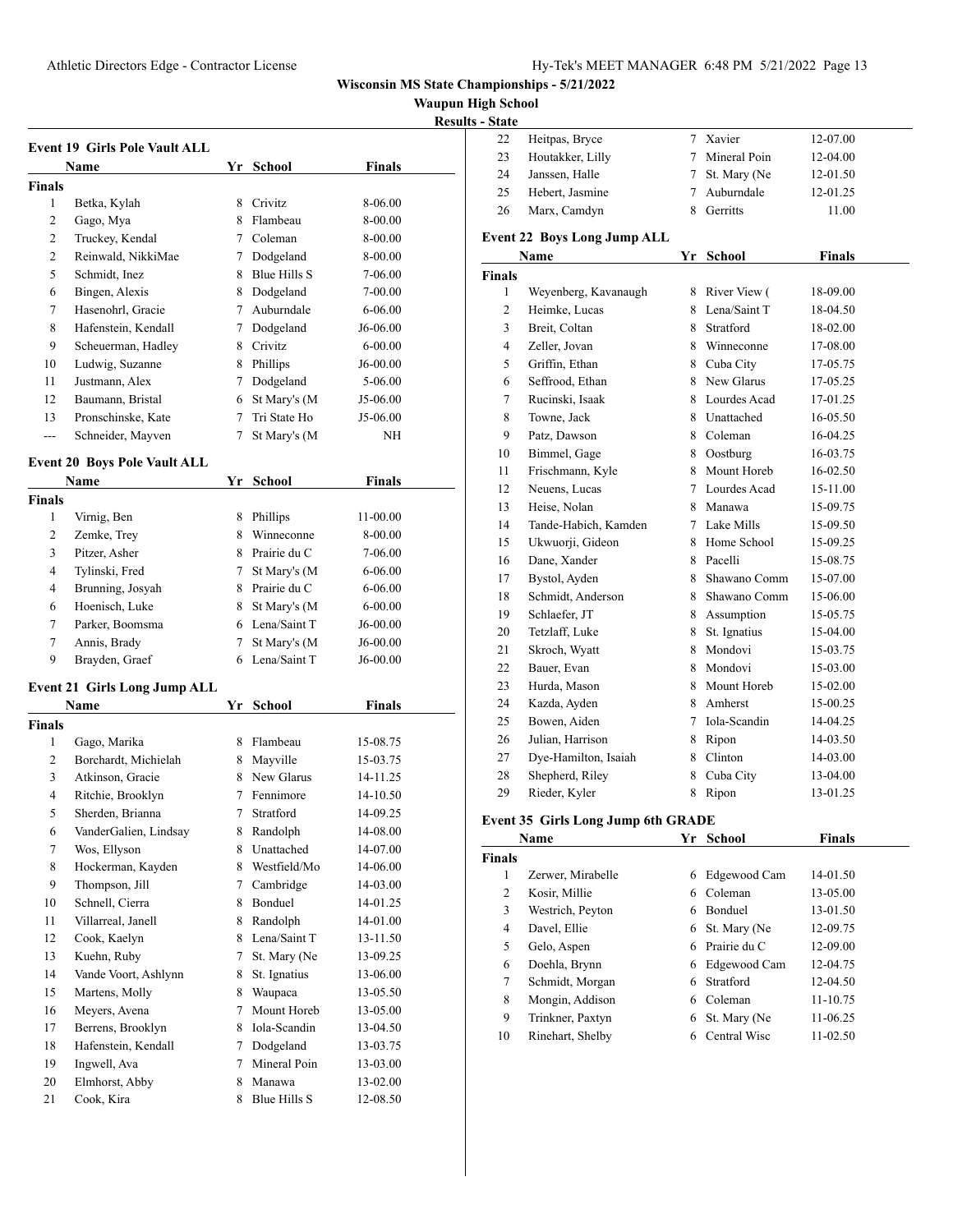**Waupun High School**

**Results - State**

| <b>Event 36 Boys Long Jump 6th GRADE</b>                                   |                                |    |                |          |  |  |
|----------------------------------------------------------------------------|--------------------------------|----|----------------|----------|--|--|
|                                                                            | Name                           |    | Yr School      | Finals   |  |  |
| Finals                                                                     |                                |    |                |          |  |  |
| 1                                                                          | Huelsbeck, Brenden             |    | 6 St. Mary (Ne | 15-06.75 |  |  |
| 2                                                                          | Biba, Grant                    | 6  | Fennimore      | 15-00.00 |  |  |
| 3                                                                          | Bartlett, Cole                 | 6  | Waupun         | 14-06.75 |  |  |
| 4                                                                          | VanSchyndel, George            | 6  | Seymour        | 14-06.00 |  |  |
| 5                                                                          | Edwards, Josh                  | 6  | Phillips       | 14-04.00 |  |  |
| 6                                                                          | Felts, Owen                    | 6  | Manawa         | 14-01.75 |  |  |
| 7                                                                          | Chesebro, Drake                | 6  | Prairie du C   | 13-10.75 |  |  |
| 8                                                                          | Clark, Will                    | 6  | St. Ignatius   | 13-10.50 |  |  |
| 9                                                                          | Schaffer, Collin               | 6  | Westside Chr   | 13-02.25 |  |  |
|                                                                            | Event 23 Girls Triple Jump ALL |    |                |          |  |  |
|                                                                            | Name                           | Yr | School         | Finals   |  |  |
| Finals                                                                     |                                |    |                |          |  |  |
| 1                                                                          | Nelson-Hahn, Rhiannon          | 8  | Fennimore      | 32-07.50 |  |  |
| 2                                                                          | Brooks, Reese                  | 8  | Ripon          | 32-00.75 |  |  |
| 3                                                                          | Reinwald, NikkiMae             | 7  | Dodgeland      | 30-09.75 |  |  |
| 4                                                                          | Kostreva, Vivian               | 8  | Coleman        | 30-08.25 |  |  |
| 5                                                                          | Nelson, Macey                  | 8  | Shawano Comm   | 30-05.00 |  |  |
| 6                                                                          | Franzmann-Simmert, Ruah        | 7  | Tri State Ho   | 30-02.00 |  |  |
| 7                                                                          | Martens, Molly                 | 8  | Waupaca        | 29-10.50 |  |  |
| 8                                                                          | Hafner, Hailey                 | 7  | St. John's L   | 28-08.00 |  |  |
| 9                                                                          | Tratz, Ella                    | 8  | Wild Rose      | 28-06.00 |  |  |
| 10                                                                         | Peschel, Claire                |    | 7 Westfield/Mo | 27-10.50 |  |  |
| 11                                                                         | Schreiber, Elise               | 7  | St. John's L   | 27-08.75 |  |  |
| 12                                                                         | Zielke, Olivia                 | 7  | Manawa         | 27-06.00 |  |  |
| 13                                                                         | Cox, Aliya                     |    | 6 Coleman      | 27-03.00 |  |  |
| 14                                                                         | Simon, Lexi                    |    | 8 Xavier       | 27-00.50 |  |  |
| 15                                                                         | Sixel, Greta                   | 7  | Johnson Cree   | 26-11.00 |  |  |
| 16                                                                         | Hackl, Grace                   | 8  | Xavier         | 26-09.50 |  |  |
| 17                                                                         | Ziemer, Zoe                    | 7  | Manawa         | 26-09.00 |  |  |
| 18                                                                         | VanErmen, Ella                 | 8  | Coleman        | 26-08.75 |  |  |
| 19                                                                         | Schoenick, Callie              |    | 7 Assumption   | 26-08.50 |  |  |
| 20                                                                         | Kolka, Anika                   | 8  | St Mary's (M   | 26-08.00 |  |  |
| 20                                                                         | Bystol, Natalie                | 8  | Shawano Comm   | 26-08.00 |  |  |
| 22                                                                         | Cragun, Calli                  | 7  | Seymour        | 26-07.50 |  |  |
| 23                                                                         | Ten Napel, Abbie               | 7  | Central Wisc   | 26-05.25 |  |  |
| 24                                                                         | Gabay, Addie                   | 7  | Phillips       | 26-04.00 |  |  |
| 25                                                                         | Mongin, Addison                | 6  | Coleman        | 26-02.75 |  |  |
| 26                                                                         | Schneider, Elle                | 8  | Prairie du C   | 26-02.50 |  |  |
| 27                                                                         | Rekowski, Hannah               | 8  | Amherst        | 26-01.00 |  |  |
| 28                                                                         | Nadboralski, Lauren            | 7  | Johnson Cree   | 25-11.00 |  |  |
| 29                                                                         | Sersch, Kaylee                 | 7  | Dodgeland      | 25-09.50 |  |  |
| 30                                                                         | Jaglinski, Jordyn              | 8  | Assumption     | 25-06.00 |  |  |
|                                                                            |                                |    |                |          |  |  |
| <b>Event 24 Boys Triple Jump ALL</b><br><b>Finals</b><br>Name<br>Yr School |                                |    |                |          |  |  |
| <b>Finals</b>                                                              |                                |    |                |          |  |  |
| 1                                                                          | Bowen, Wyatt                   | 8  | Wild Rose      | 37-03.50 |  |  |
| $\overline{c}$                                                             | Ludescher, Chanse              | 8  | Flambeau       | 36-04.25 |  |  |
| 3                                                                          | Daniels, Abram                 | 8  | Hortonville    | 35-07.25 |  |  |
| $\overline{4}$                                                             | Peters, Kolton                 | 7  | Coleman        | 35-07.00 |  |  |
| 5                                                                          | Bystol, Ayden                  | 8  | Shawano Comm   | 35-04.50 |  |  |

| 6  | Rice, Jensen         | 8 | Iola-Scandin | 35-00.50 |
|----|----------------------|---|--------------|----------|
| 7  | Wilkinson, Keagan    | 8 | Hortonville  | 34-08.25 |
| 8  | Kreft, Connor        | 7 | Stratford    | 34-08.00 |
| 9  | Graham, Milo         | 8 | Amherst      | 34-06.00 |
| 10 | DeLeasky, Ayron      | 8 | Phillips     | 34-05.50 |
| 11 | Schmidt, Anderson    | 8 | Shawano Comm | 33-11.25 |
| 12 | Quigley, Ryan        | 7 | Winneconne   | 33-07.50 |
| 13 | Daughrety, Clayton   | 8 | Cuba City    | 33-04.00 |
| 14 | VanRossum, Calvin    | 8 | Little Chute | 33-03.00 |
| 15 | Grube, Jaxon         | 7 | Auburndale   | 33-02.75 |
| 16 | Podeszwa, Elliot     | 8 | Amherst      | 33-01.50 |
| 17 | Buck, John           | 8 | Stratford    | 32-11.50 |
| 18 | Oberstadt, Reid      | 8 | New London   | 32-11.00 |
| 19 | Held, Bradon         | 8 | Honor        | 32-04.00 |
| 20 | Geck, Henry          | 8 | Lourdes Acad | 31-11.25 |
| 21 | Marx, Westin         | 8 | Prairie du C | 31-08.50 |
| 22 | Bowen, Aiden         | 7 | Iola-Scandin | 31-00.00 |
| 23 | Buttke, Jackson      | 7 | Lourdes Acad | 30-10.50 |
| 24 | Lange, James         | 8 | Shawano Comm | 30-05.50 |
| 25 | Vanden Heuvel, Aaron | 7 | Xavier       | 29-11.50 |
| 26 | Shelliam, Kadin      | 8 | Cuba City    | 28-08.50 |
|    |                      |   |              |          |

# **Event 25 Girls Discus Throw ALL**

| Name           |                    | Yr | <b>School</b>       | Finals    |  |
|----------------|--------------------|----|---------------------|-----------|--|
| <b>Finals</b>  |                    |    |                     |           |  |
| 1              | Weyenberg, Sydney  | 8  | Gerritts            | 109-10    |  |
| $\overline{c}$ | Smith, Ayden       | 8  | Hortonville         | 98-10     |  |
| 3              | Roehl, Reese       | 8  | Flambeau            | 98-09     |  |
| $\overline{4}$ | Budahn, Layla      | 8  | Mayville            | $95-10$   |  |
| 5              | Borchert, Misty    | 7  | River View (        | 88-01     |  |
| 6              | Wolfgram, Lexi     | 8  | Unattached          | 86-01     |  |
| 7              | Heisner, Emily     | 7  | Mineral Poin        | 84-00     |  |
| 8              | Hahn, Marissa      | 7  | St. Mary (Ne        | 81-07     |  |
| 9              | Severson, Emma     | 6  | Fox Valley C        | 80-02     |  |
| 10             | Cichy, Lily        | 8  | Waupaca             | 79-10     |  |
| 11             | Merlino, Emily     | 7  | <b>Bessie Allen</b> | 76-04     |  |
| 12             | Welp, Lainey       | 8  | Cuba City           | $75 - 11$ |  |
| 13             | Keskimaki, Brooke  | 8  | Honor               | $75-10$   |  |
| 14             | Martin, Hailey     | 7  | St Mary's (M        | 74-01     |  |
| 15             | Jueds, Braelyn     | 6  | Iola-Scandin        | $73-11$   |  |
| 16             | Cackowski, America | 8  | Little Chute        | $72 - 11$ |  |
| 17             | Myers, Audrey      | 8  | Gerritts            | 72-09     |  |
| 18             | Virlee, Ameila     | 7  | St. Mary (Ne        | $72-04$   |  |
| 19             | Downey, Olivia     | 8  | Dodgeland           | 72-00     |  |
| 20             | McGowan, Kacie     | 8  | Hortonville         | 68-05     |  |
| 21             | Mueller, Hailey    | 7  | Dodgeland           | $67 - 11$ |  |
| 22             | Justmann, Isabelle | 8  | Dodgeland           | $67-10$   |  |
| 23             | Koch, Katelyn      | 8  | Hortonville         | $64-11$   |  |
| 24             | VanElzen, Alexis   | 6  | St. Ignatius        | $62 - 05$ |  |
| 25             | VanOrnum, Abbey    | 8  | Hortonville         | $62 - 01$ |  |
| 26             | Butzin, Natalie    | 7  | Wild Rose           | 60-09     |  |
| 27             | Timm, Jensen       | 7  | Manawa              | $60 - 03$ |  |
| 28             | Pahl, Madison      | 7  | River View (        | 59-04     |  |
| 29             | Wennesberg, Sophia | 7  | Waupaca             | 58-07     |  |